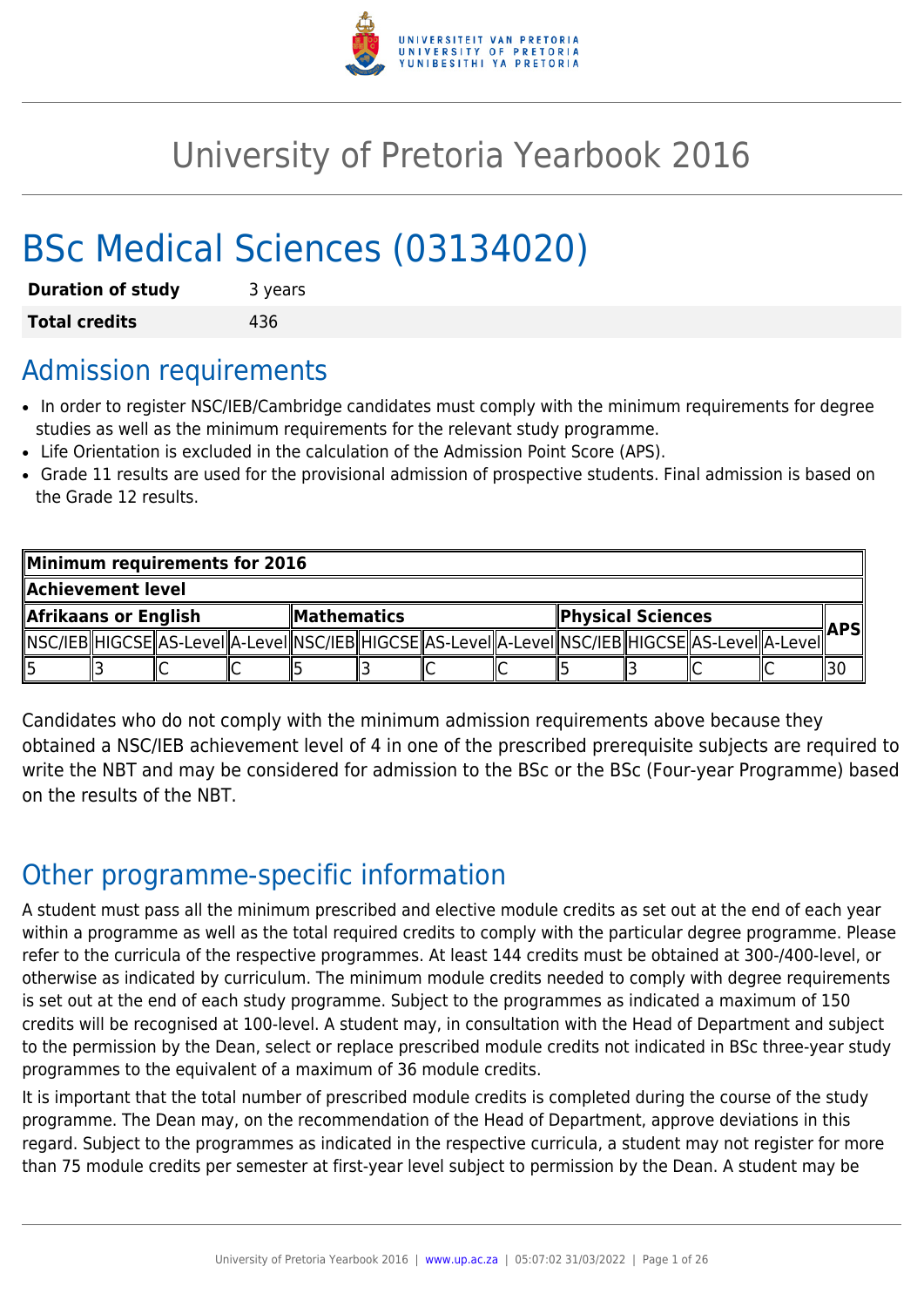

permitted to register for up to 80 module credits in a the first semester during the first year provided that he or she obtained a final mark of no less than 70% for grade 12 Mathematics and achieved an APS of 34 or more in the NSC.

Students who are already in possession of a bachelor's degree, will not receive credit for modules of which the content overlap with modules from the degree that was already conferred. Credits will not be considered for more than half the credits passed previously for an uncompleted degree. No credits at the final-year or 300- and 400-level will be granted.

The Dean may, on the recommendation of the programme manager, approve deviations with regard to the composition of the study programme.

Please note: Where elective modules are not specified, these may be chosen from any modules appearing in the list of modules.

It remains the student's responsibility to acertain, prior to registration, whether they comply with the prerequisites of the modules they want to register for.

The prerequisites are listed in the Alphabetical list of modules.

## Promotion to next study year

A student will be promoted to the following year of study if he or she passed 100 credits of the prescribed credits for a year of study, unless the Dean on the recommendation of the head of department decides otherwise. A student who does not comply with the requirements for promotion to the following year of study, retains the credit for the modules already passed and may be admitted by the Dean, on recommendation of the head of department, to modules of the following year of study to a maximum of 48 credits, provided that it will fit in with both the lecture and examination timetable.

## **General promotion requirements in the faculty**

All students whose academic progress is not acceptable can be suspended from further studies.

- A student who is excluded from further studies in terms of the stipulations of the abovementioned regulations, will be notified in writing by the Dean or Admissions Committee at the end of the relevant semester.
- A student who has been excluded from further studies may apply in writing to the Admissions Committee of the Faculty of Natural and Agricultural Sciences for re-admission.
- Should the student be re-admitted by the Admissions Committee, strict conditions will be set which the student must comply with in order to proceed with his/her studies.
- Should the student not be re-admitted to further studies by the Admissions Committee, he/she will be informed in writing.
- Students who are not re-admitted by the Admissions Committee have the right to appeal to the Senior Appeals Committee.
- Any decision taken by the Senior Appeals Committee is final.

## Pass with distinction

A student obtains his or her degree with distinction if all prescribed modules at 300-level (or higher) are passed in one academic year with a weighted average of at least 75%, and obtain at least a subminimum of 65% in each of the relevant modules.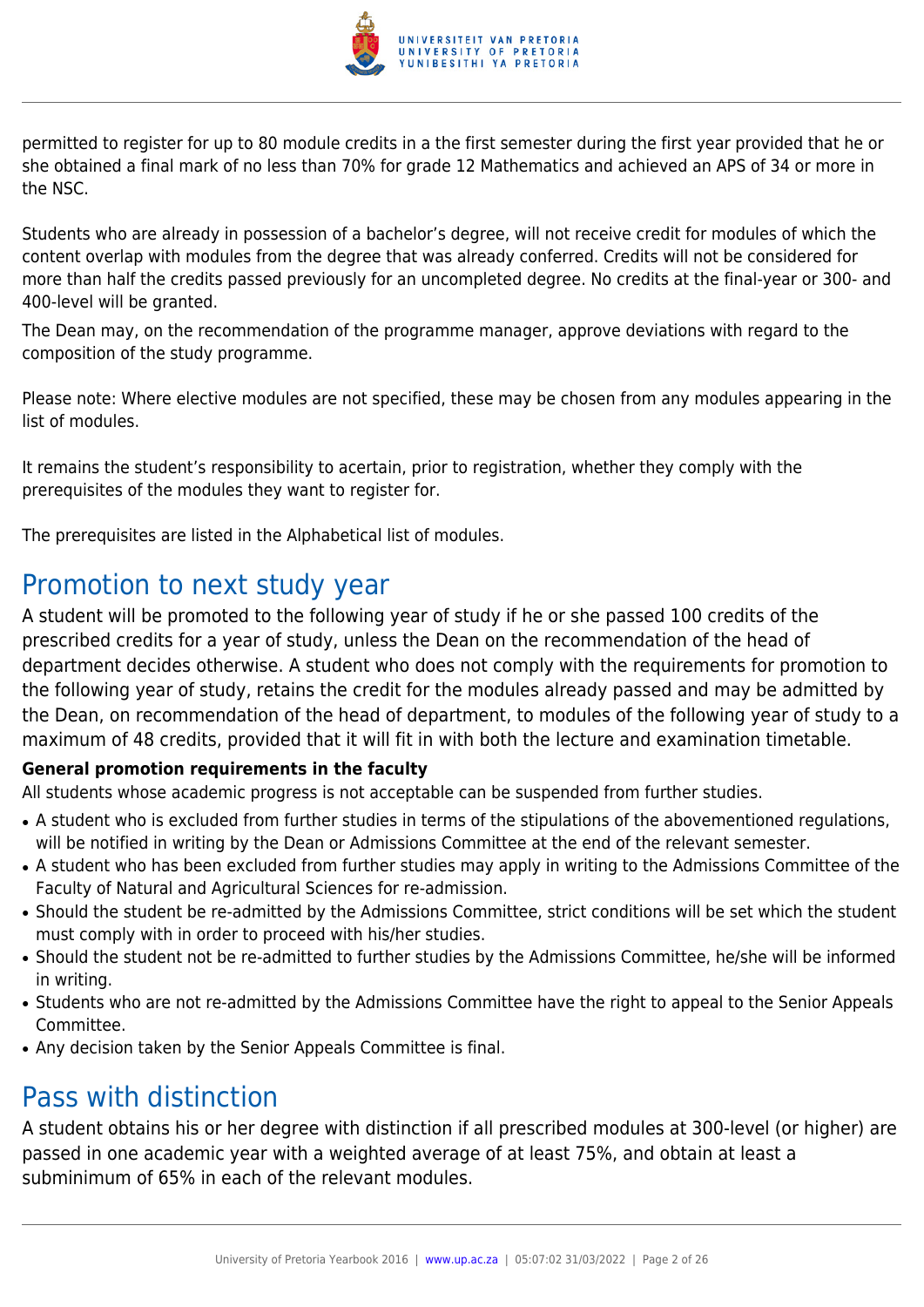

## Curriculum: Year 1

**Minimum credits: 142**

## **Fundamental modules**

## **Academic information management 111 (AIM 111)**

| <b>Module credits</b>         | 4.00                                                                                                                                                                                                                                                                                                                    |
|-------------------------------|-------------------------------------------------------------------------------------------------------------------------------------------------------------------------------------------------------------------------------------------------------------------------------------------------------------------------|
| Service modules               | Faculty of Engineering, Built Environment and Information Technology<br><b>Faculty of Education</b><br><b>Faculty of Economic and Management Sciences</b><br><b>Faculty of Humanities</b><br>Faculty of Law<br><b>Faculty of Health Sciences</b><br>Faculty of Natural and Agricultural Sciences<br>Faculty of Theology |
| <b>Prerequisites</b>          | No prerequisites.                                                                                                                                                                                                                                                                                                       |
| <b>Contact time</b>           | MAMELODI, 2 lectures per week                                                                                                                                                                                                                                                                                           |
| Language of tuition           | Both Afr and Eng                                                                                                                                                                                                                                                                                                        |
| <b>Academic organisation</b>  | <b>Information Science</b>                                                                                                                                                                                                                                                                                              |
| <b>Period of presentation</b> | Semester 1                                                                                                                                                                                                                                                                                                              |

#### **Module content**

Find, evaluate, process, manage and present information resources for academic purposes using appropriate technology.

## **Academic information management 121 (AIM 121)**

| <b>Module credits</b>         | 4.00                                                                                                                                                                                                                                                                                                                                                     |
|-------------------------------|----------------------------------------------------------------------------------------------------------------------------------------------------------------------------------------------------------------------------------------------------------------------------------------------------------------------------------------------------------|
| <b>Service modules</b>        | Faculty of Engineering, Built Environment and Information Technology<br><b>Faculty of Education</b><br>Faculty of Economic and Management Sciences<br><b>Faculty of Humanities</b><br>Faculty of Law<br><b>Faculty of Health Sciences</b><br>Faculty of Natural and Agricultural Sciences<br>Faculty of Theology<br><b>Faculty of Veterinary Science</b> |
| <b>Prerequisites</b>          | No prerequisites.                                                                                                                                                                                                                                                                                                                                        |
| <b>Contact time</b>           | 2 lectures per week, MAMELODI                                                                                                                                                                                                                                                                                                                            |
| <b>Language of tuition</b>    | Both Afr and Eng                                                                                                                                                                                                                                                                                                                                         |
| <b>Academic organisation</b>  | <b>Information Science</b>                                                                                                                                                                                                                                                                                                                               |
| <b>Period of presentation</b> | Semester 2                                                                                                                                                                                                                                                                                                                                               |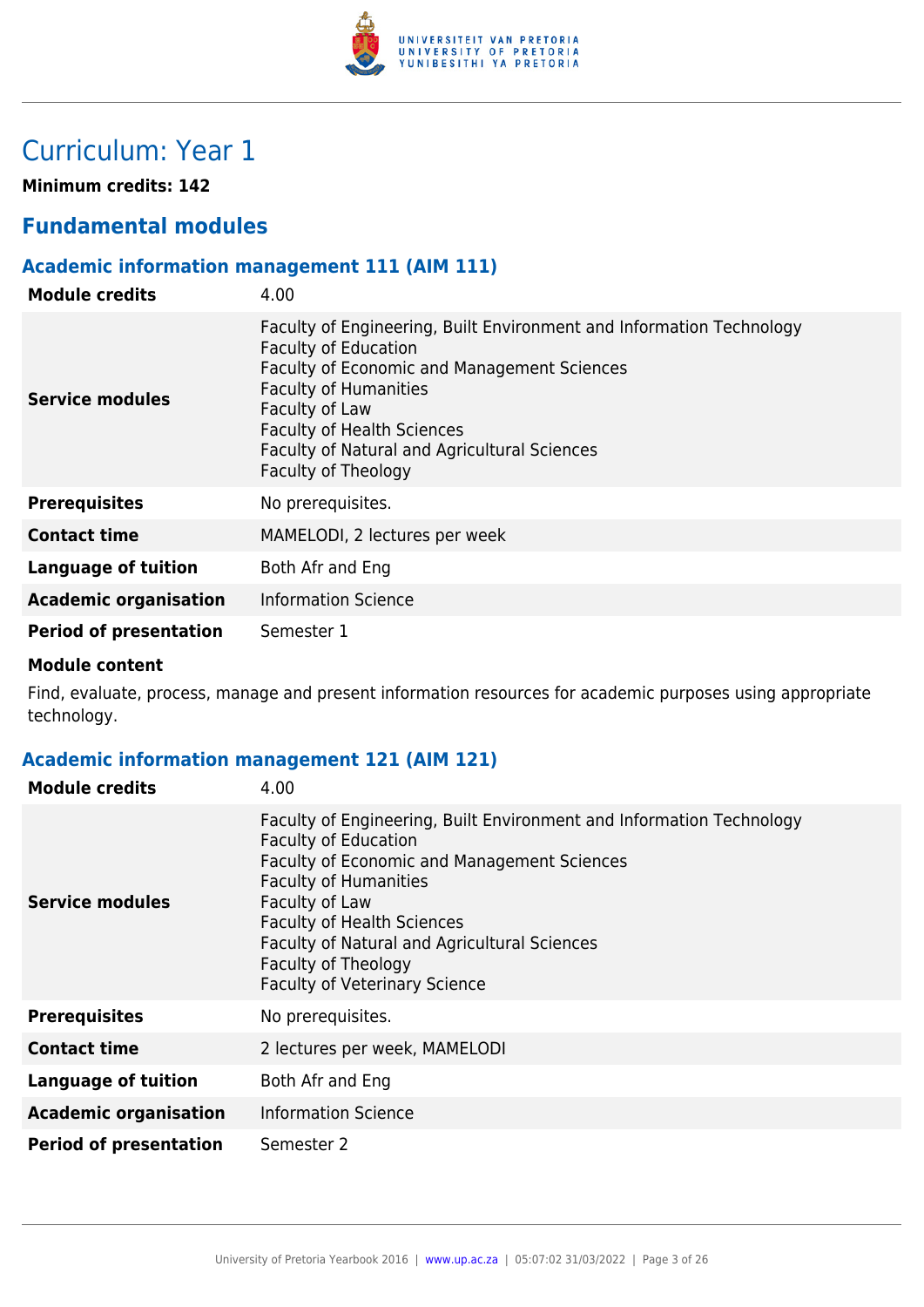

Apply effective search strategies in different technological environments. Demonstrate the ethical and fair use of information resources. Integrate 21st-century communications into the management of academic information.

## **Language and study skills 110 (LST 110)**

| 6.00                                                                                 |
|--------------------------------------------------------------------------------------|
| Faculty of Natural and Agricultural Sciences<br><b>Faculty of Veterinary Science</b> |
| No prerequisites.                                                                    |
| 2 lectures per week                                                                  |
| English                                                                              |
| Unit for Academic Literacy                                                           |
| Semester 1                                                                           |
|                                                                                      |

#### **Module content**

The module aims to equip students with the ability to cope with the reading and writing demands of scientific disciplines.

## **Academic orientation 102 (UPO 102)**

| <b>Module credits</b>         | 0.00                          |
|-------------------------------|-------------------------------|
| Language of tuition           | Double Medium                 |
| <b>Academic organisation</b>  | Natural + Agric Sciences Dean |
| <b>Period of presentation</b> | Year                          |

## **Academic information management 102 (AIM 102)**

| <b>Module credits</b>         | 6.00                                                                                                                                                                                                                                                                                    |
|-------------------------------|-----------------------------------------------------------------------------------------------------------------------------------------------------------------------------------------------------------------------------------------------------------------------------------------|
| <b>Service modules</b>        | <b>Faculty of Education</b><br><b>Faculty of Economic and Management Sciences</b><br><b>Faculty of Humanities</b><br>Faculty of Law<br><b>Faculty of Health Sciences</b><br>Faculty of Natural and Agricultural Sciences<br>Faculty of Theology<br><b>Faculty of Veterinary Science</b> |
| <b>Contact time</b>           | 2 lectures per week                                                                                                                                                                                                                                                                     |
| <b>Language of tuition</b>    | Both Afr and Eng                                                                                                                                                                                                                                                                        |
| <b>Academic organisation</b>  | <b>Information Science</b>                                                                                                                                                                                                                                                              |
| <b>Period of presentation</b> | Semester 2                                                                                                                                                                                                                                                                              |
|                               |                                                                                                                                                                                                                                                                                         |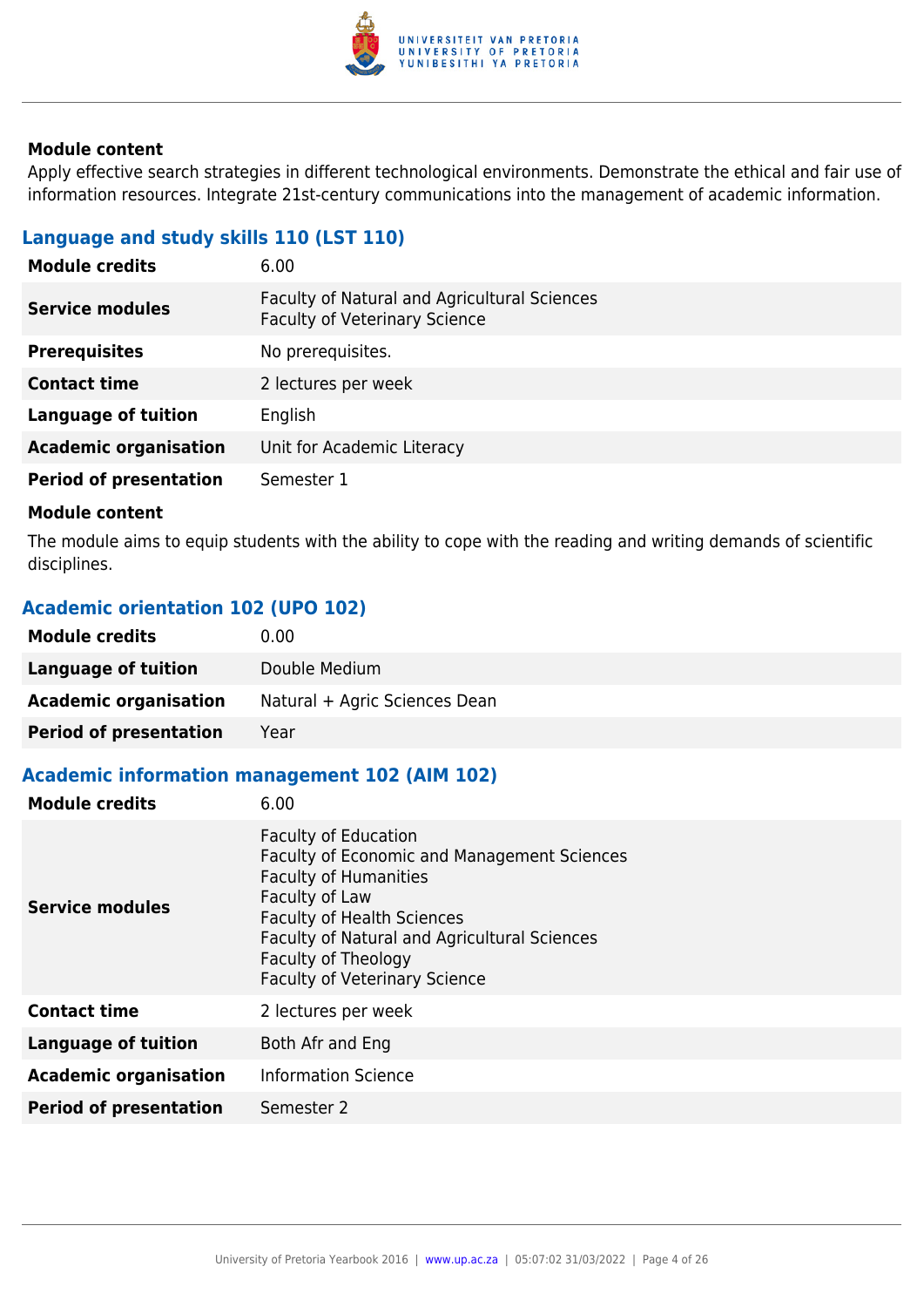

Find, evaluate, process, manage and present information resources for academic purposes using appropriate technology. Apply effective search strategies in different technological environments. Demonstrate the ethical and fair use of information resources. Integrate 21st-century communications into the management of academic information.

## **Core modules**

#### **Introduction: Human anatomy and embryology 121 (ANA 121)**

| <b>Module credits</b>         | 4.00                                         |
|-------------------------------|----------------------------------------------|
| <b>Service modules</b>        | Faculty of Natural and Agricultural Sciences |
| <b>Prerequisites</b>          | MLB111 and CMY117                            |
| <b>Contact time</b>           | 1 practical per week, 1 lecture per week     |
| <b>Language of tuition</b>    | English                                      |
| <b>Academic organisation</b>  | Anatomy                                      |
| <b>Period of presentation</b> | Semester 2                                   |

#### **Module content**

Terminology, musculo-skeletal system, nervous system, surface anatomy, cardiovascular system, respiratory system, urogenital system, gastro-intestinal system, endocrine system, introductory osteology and joints, introductory embryology.

#### **Human osteology 122 (ANA 122)**

| <b>Module credits</b>         | 4.00                                         |
|-------------------------------|----------------------------------------------|
| <b>Service modules</b>        | Faculty of Natural and Agricultural Sciences |
| <b>Prerequisites</b>          | No prerequisites.                            |
| <b>Contact time</b>           | 1 practical per week, 1 lecture per week     |
| <b>Language of tuition</b>    | English                                      |
| <b>Academic organisation</b>  | Anatomy                                      |
| <b>Period of presentation</b> | Semester 2                                   |

#### **Module content**

Introduction to osteology, bone function and classification, humerus, radius, ulna, femur, tibia, fibula, clavicle, scapula, ribs, sternum, vertebrae, pelvis, hand and foot bones, sesamoid bones, skull, mandible, joints.

## **Basic human histology 126 (ANA 126)**

| <b>Module credits</b>  | 4.00                                         |
|------------------------|----------------------------------------------|
| <b>Service modules</b> | Faculty of Natural and Agricultural Sciences |
| <b>Prerequisites</b>   | CMY117 and MLB111                            |
| <b>Contact time</b>    | 1 lecture per week, 1 practical per week     |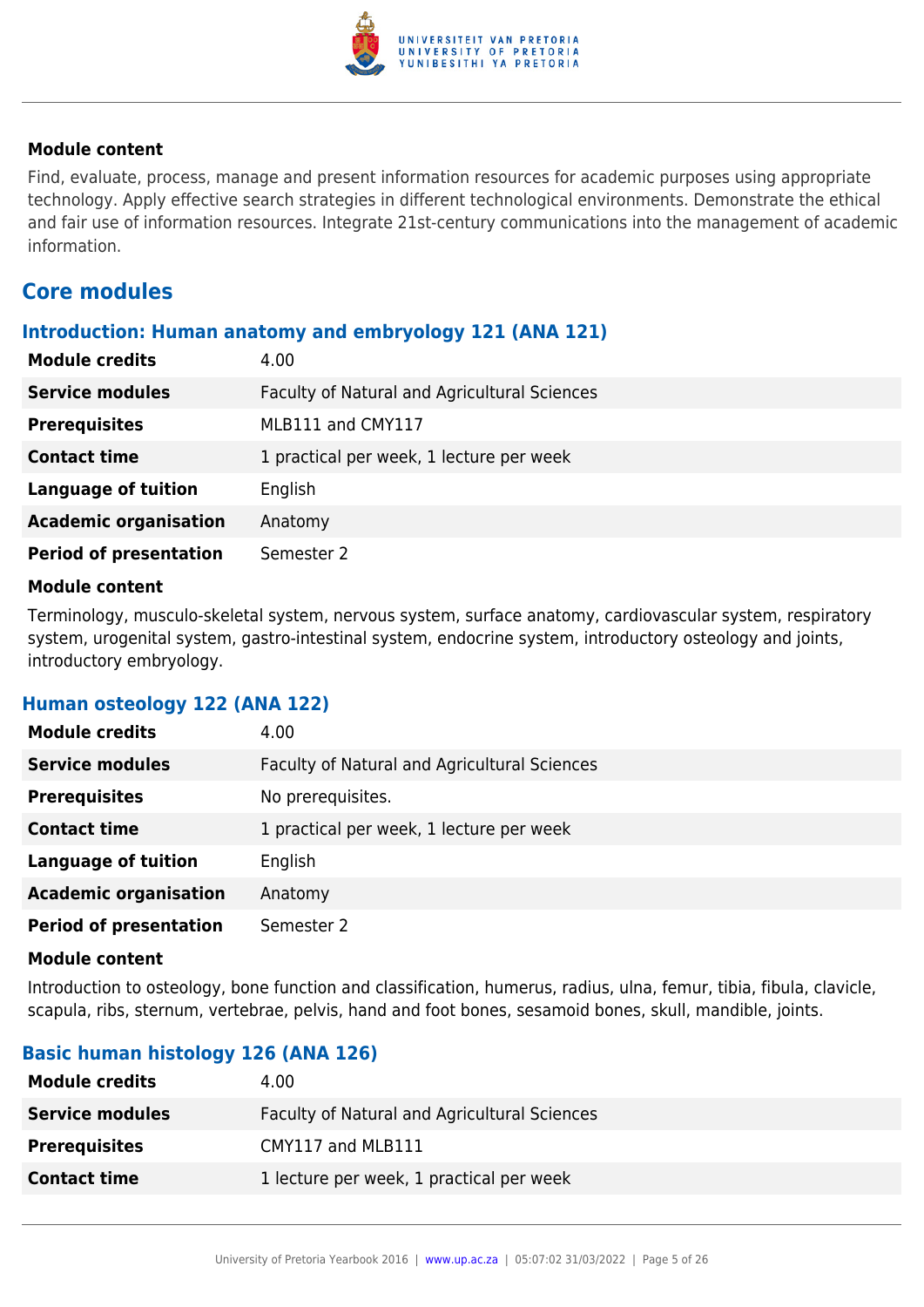

| <b>Language of tuition</b>    | English    |
|-------------------------------|------------|
| <b>Academic organisation</b>  | Anatomy    |
| <b>Period of presentation</b> | Semester 2 |

General introduction to cells and tissue, terminology, the cell and cytoplasm, organelles and inclusions, surface and glandular epithelium, general connective tissue, specialised connective tissue, namely cartilage, bone, blood and haemopoietic tissue, muscle and nervous tissue.

## **Biometry 120 (BME 120)**

| <b>Module credits</b>         | 16.00                                                                                                                                                        |
|-------------------------------|--------------------------------------------------------------------------------------------------------------------------------------------------------------|
| <b>Service modules</b>        | Faculty of Engineering, Built Environment and Information Technology<br>Faculty of Natural and Agricultural Sciences<br><b>Faculty of Veterinary Science</b> |
| <b>Prerequisites</b>          | At least 4 (50-59%) in Mathematics in the Grade 12 examination, or at least 50%<br>in both Statistics 113, 123                                               |
| <b>Contact time</b>           | 1 practical per week, 4 lectures per week                                                                                                                    |
| Language of tuition           | Both Afr and Eng                                                                                                                                             |
| <b>Academic organisation</b>  | <b>Statistics</b>                                                                                                                                            |
| <b>Period of presentation</b> | Semester 2                                                                                                                                                   |

#### **Module content**

Simple statistical analysis: Data collection and analysis: Samples, tabulation, graphical representation, describing location, spread and skewness. Introductory probability and distribution theory. Sampling distributions and the central limit theorem. Statistical inference: Basic principles, estimation and testing in the one- and two-sample cases (parametric and non-parametric). Introduction to experimental design. One- and twoway designs, randomised blocks. Multiple statistical analysis: Bivariate data sets: Curve fitting (linear and non-linear), growth curves. Statistical inference in the simple regression case. Categorical analysis: Testing goodness of fit and contingency tables. Multiple regression and correlation: Fitting and testing of models. Residual analysis. Computer literacy: Use of computer packages in data analysis and report writing.

## **General chemistry 117 (CMY 117)**

| <b>Module credits</b>      | 16.00                                                                                                                                                                            |
|----------------------------|----------------------------------------------------------------------------------------------------------------------------------------------------------------------------------|
| <b>Service modules</b>     | Faculty of Engineering, Built Environment and Information Technology<br><b>Faculty of Education</b><br><b>Faculty of Health Sciences</b><br><b>Faculty of Veterinary Science</b> |
| <b>Prerequisites</b>       | Final Grade 12 marks of at least 60% for Mathematics and 60% for Physical<br>Sciences.                                                                                           |
| <b>Contact time</b>        | 1 practical per week, 4 lectures per week                                                                                                                                        |
| <b>Language of tuition</b> | Both Afr and Eng                                                                                                                                                                 |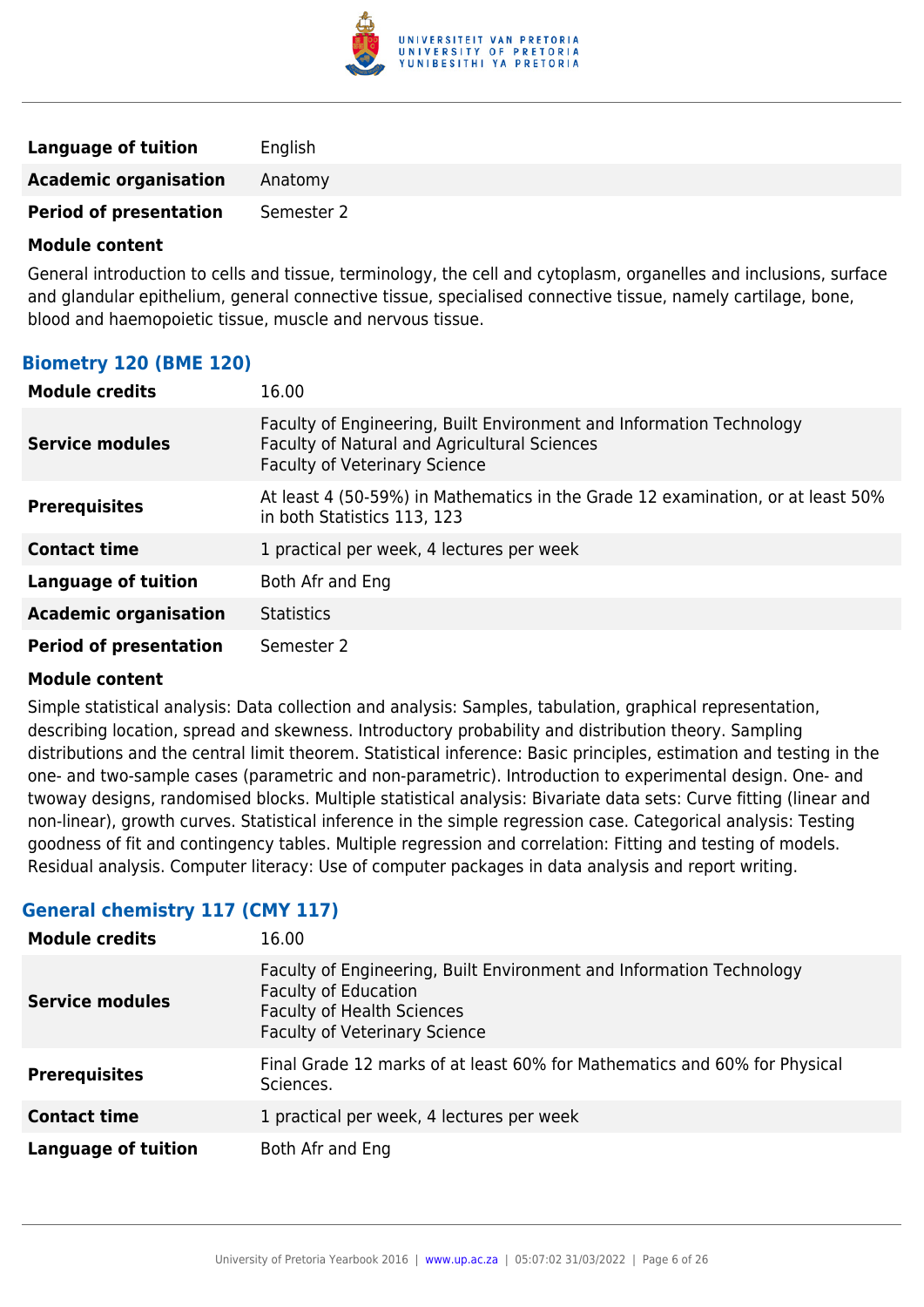

**Academic organisation** Chemistry

**Period of presentation** Semester 1

#### **Module content**

General introduction to inorganic, analytical and physical chemistry. Atomic structure and periodicity. Molecular structure and chemical bonding using the VSEOR model. Nomenclature of iorganic ions and compounds. Classification of reactions: precipitation, acid-base, redox reactions and gas-forming reactions. Mole concept and stoichiometric calculations concerning chemical formulas and chemical reactions. Principles of reactivity: energy and chemical reactions. Physical behaviour gases, liquids, solids and solutions and the role of intermolecular forces. Rate of reactions: Introduction to chemical kinetics.

## **General chemistry 127 (CMY 127)**

| <b>Module credits</b>         | 16.00                                                                                                                                                                            |
|-------------------------------|----------------------------------------------------------------------------------------------------------------------------------------------------------------------------------|
| <b>Service modules</b>        | Faculty of Engineering, Built Environment and Information Technology<br><b>Faculty of Education</b><br><b>Faculty of Health Sciences</b><br><b>Faculty of Veterinary Science</b> |
| <b>Prerequisites</b>          | Natural and Agricultural Sciences students: CMY 117 GS or CMY 154 GS Health<br>Sciences students: none                                                                           |
| <b>Contact time</b>           | 1 practical per week, 4 lectures per week                                                                                                                                        |
| Language of tuition           | Both Afr and Eng                                                                                                                                                                 |
| <b>Academic organisation</b>  | Chemistry                                                                                                                                                                        |
| <b>Period of presentation</b> | Semester 2                                                                                                                                                                       |

#### **Module content**

Theory: General physical-analytical chemistry: Physical behaviour of gases, liquids and solids, intermolecular forces, solutions. Principles of reactivity: energy and chemical reactions, entropy and free energy, electrochemistry. Organic chemistry: Structure (bonding), nomenclature, isomerism, introductory stereochemistry, introduction to chemical reactions and chemical properties of organic compounds and biological compounds, i.e. carbohydrates and amino acids. Practical: Molecular structure (model building), synthesis and properties of simple organic compounds.

#### **Science and world views 155 (FIL 155)**

| 6.00                                                                              |
|-----------------------------------------------------------------------------------|
| <b>Faculty of Health Sciences</b><br>Faculty of Natural and Agricultural Sciences |
| No prerequisites.                                                                 |
| 1 lecture per week                                                                |
| English                                                                           |
| Philosophy                                                                        |
| Semester 1                                                                        |
|                                                                                   |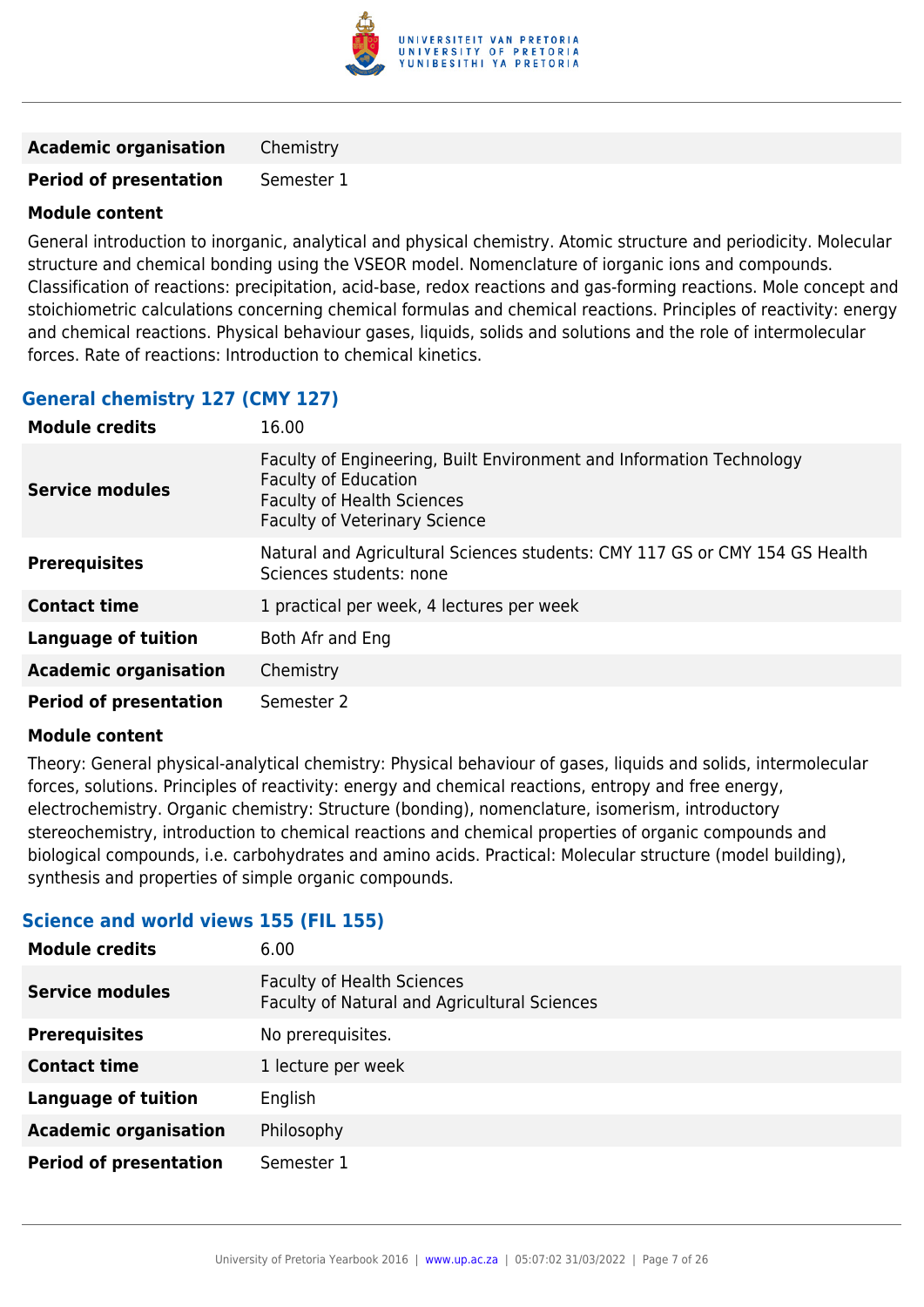

This is a broad introduction to the philosophy and history of science. Examples of themes and historical periods which are covered include: world views in ancient Greece; Socrates; Plato – the founder of Western thought; Aristotle – the foundation of a new tradition; Leonardo da Vinci; the foundation of modern science; the wonder years of the seventeenth century – the flourishing of the sciences and philosophy; the rising of mechanization; a drastic turn in man's vision – the rise of psychology; how the theory of relativity changed our view of the cosmos; quantum theory and its implications for the modern world view; the biological sciences and the secrets of life; the rise and role of psychology; the neuro-sciences; the place, role and benefit of philosophical thought in the sciences.

#### **Introductory genetics 161 (GTS 161)**

| <b>Module credits</b>         | 8.00                                                                                                                                        |
|-------------------------------|---------------------------------------------------------------------------------------------------------------------------------------------|
| <b>Service modules</b>        | Faculty of Engineering, Built Environment and Information Technology<br><b>Faculty of Education</b><br><b>Faculty of Veterinary Science</b> |
| <b>Prerequisites</b>          | <b>MLB 111 GS</b>                                                                                                                           |
| <b>Contact time</b>           | fortnightly practicals, 2 lectures per week                                                                                                 |
| <b>Language of tuition</b>    | Both Afr and Eng                                                                                                                            |
| <b>Academic organisation</b>  | <b>Genetics</b>                                                                                                                             |
| <b>Period of presentation</b> | Semester 2                                                                                                                                  |

#### **Module content**

Chromosomes and cell division. Principles of Mendelian inheritance: locus and alleles, dominance interactions and epistasis. Probability studies. Sex determination and sex linked traits. Pedigree analysis. Extranuclear inheritance. Genetic linkage and chromosome mapping. Chromosome variation.

## **Introduction to microbiology 161 (MBY 161)**

| <b>Module credits</b>         | 8.00                                                                 |
|-------------------------------|----------------------------------------------------------------------|
| <b>Service modules</b>        | Faculty of Engineering, Built Environment and Information Technology |
| <b>Prerequisites</b>          | <b>MLB 111 GS</b>                                                    |
| <b>Contact time</b>           | 2 lectures per week, 1 practical per week                            |
| <b>Language of tuition</b>    | Both Afr and Eng                                                     |
| <b>Academic organisation</b>  | Microbiology and Plant Path                                          |
| <b>Period of presentation</b> | Semester 2                                                           |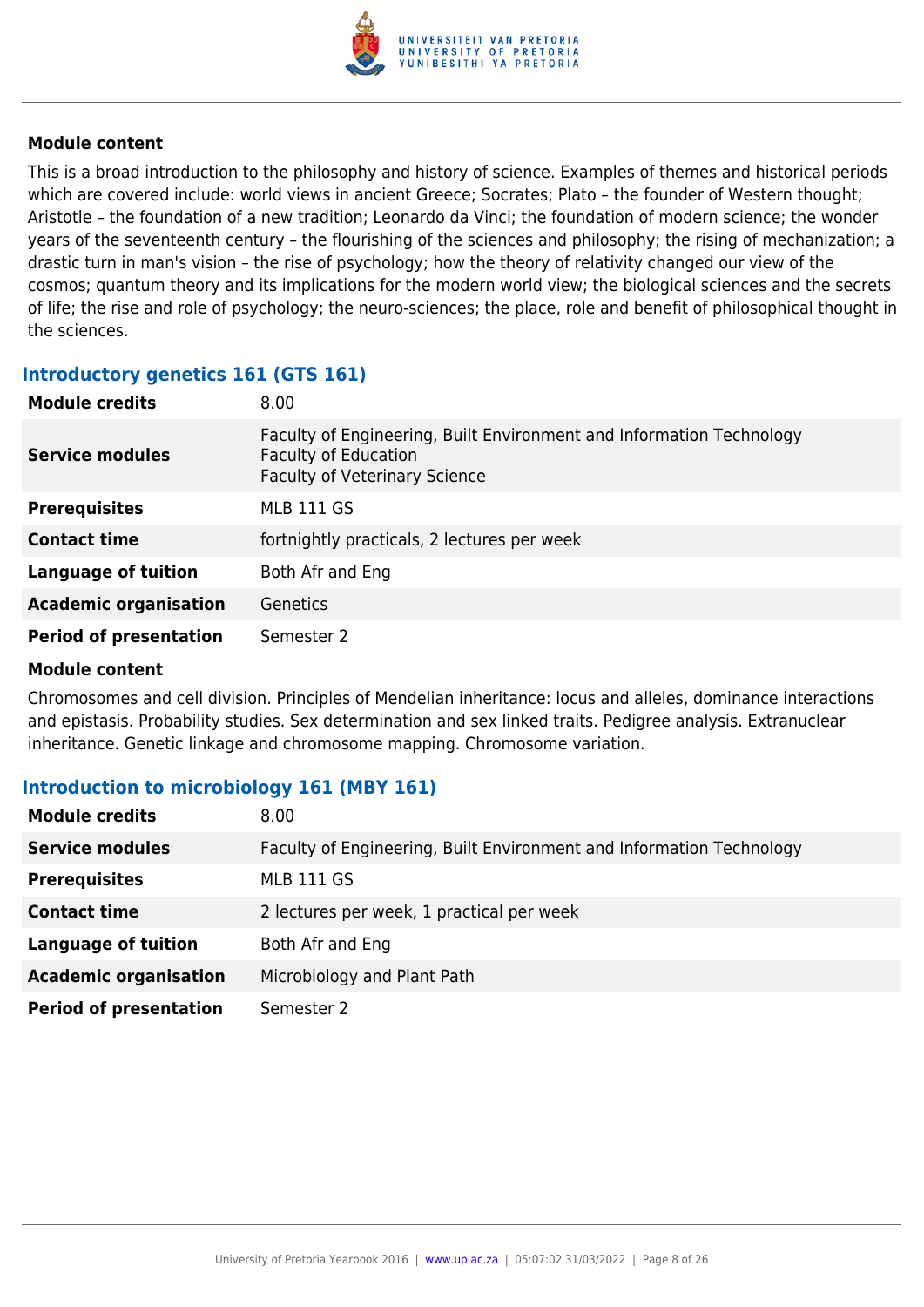

The module will introduce the student to the field of Microbiology. Basic Microbiological aspects that will be covered include introduction into the diversity of the microbial world (bacteria, archaea, eukaryotic microorganisms and viruses), basic principles of cell structure and function, microbial nutrition and microbial growth and growth control. Applications in Microbiology will be illustrated by specific examples i.e. bioremediation, animal-microbial symbiosis, plant-microbial symbiosis and the use of microorganisms in industrial microbiology. Wastewater treatment, microbial diseases and food will be introduced using specific examples.

## **Molecular and cell biology 111 (MLB 111)**

| <b>Module credits</b>         | 16.00                                                                                                                                                                     |
|-------------------------------|---------------------------------------------------------------------------------------------------------------------------------------------------------------------------|
| <b>Service modules</b>        | Faculty of Engineering, Built Environment and Information Technology<br>Faculty of Education<br><b>Faculty of Health Sciences</b><br><b>Faculty of Veterinary Science</b> |
| <b>Prerequisites</b>          | Refer to Regulation 1.2: A candidate who has passed Mathematics with at least<br>50% in the Grade 12 examination                                                          |
| <b>Contact time</b>           | 4 lectures per week, 1 practical per week                                                                                                                                 |
| <b>Language of tuition</b>    | Both Afr and Eng                                                                                                                                                          |
| <b>Academic organisation</b>  | Genetics                                                                                                                                                                  |
| <b>Period of presentation</b> | Semester 1                                                                                                                                                                |

#### **Module content**

Introductory study of the ultra structure, function and composition of representative cells and cell components. General principles of cell metabolism, molecular genetics, cell growth, cell division and differentiation.

## **Physics for biology students 131 (PHY 131)**

| <b>Module credits</b>         | 16.00                                                                                                              |
|-------------------------------|--------------------------------------------------------------------------------------------------------------------|
| <b>Service modules</b>        | <b>Faculty of Education</b><br><b>Faculty of Health Sciences</b><br><b>Faculty of Veterinary Science</b>           |
| <b>Prerequisites</b>          | Refer to Regulation 1.2: A candidate must have passed Mathematics with at least<br>50% in the Grade 12 examination |
| <b>Contact time</b>           | 1 practical per week, 4 lectures per week, 1 discussion class per week                                             |
| Language of tuition           | Both Afr and Eng                                                                                                   |
| <b>Academic organisation</b>  | Physics                                                                                                            |
| <b>Period of presentation</b> | Semester 1                                                                                                         |

#### **Module content**

Units, vectors, one dimensional kinematics, dynamics, work, equilibrium, sound, liquids, heat, thermodynamic processes, electric potential and capacitance, direct current and alternating current, optics, modern physics, radio activity.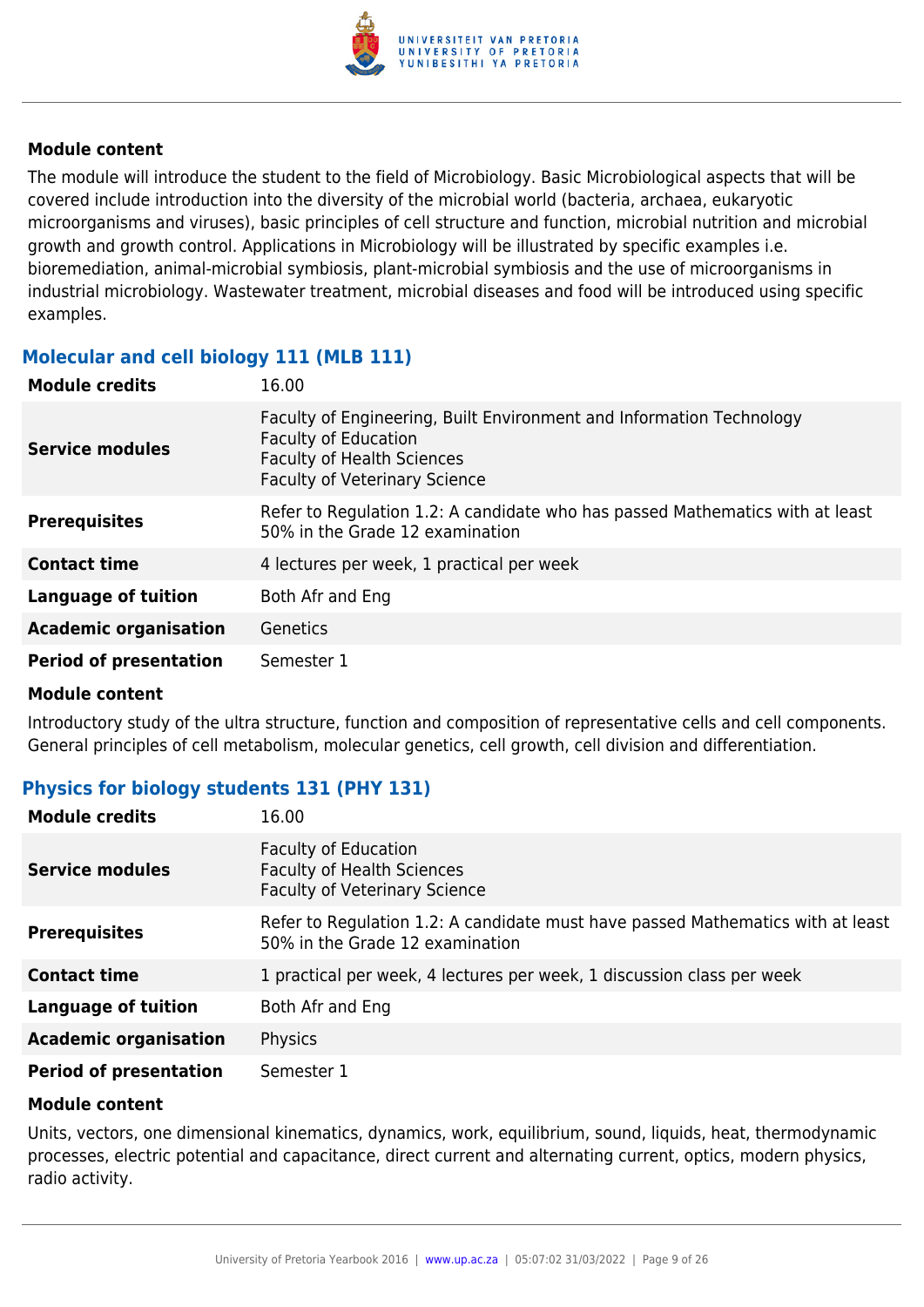

#### **Mathematics 134 (WTW 134)**

| <b>Module credits</b>         | 16.00                                                                                                                                       |
|-------------------------------|---------------------------------------------------------------------------------------------------------------------------------------------|
| <b>Service modules</b>        | Faculty of Engineering, Built Environment and Information Technology<br><b>Faculty of Education</b><br><b>Faculty of Veterinary Science</b> |
| <b>Prerequisites</b>          | Refer to Regulation 1.2: At least 50% for Mathematics in the Grade 12<br>examination.                                                       |
| <b>Contact time</b>           | 4 lectures per week, 1 tutorial per week                                                                                                    |
| Language of tuition           | Both Afr and Eng                                                                                                                            |
| <b>Academic organisation</b>  | <b>Mathematics and Applied Maths</b>                                                                                                        |
| <b>Period of presentation</b> | Semester 1                                                                                                                                  |

#### **Module content**

\*Students will not be credited for more than one of the following modules for their degree: WTW 134, WTW 165, WTW 114, WTW 158. WTW 134 does not lead to admission to Mathematics at 200 level and is intended for students who require Mathematics at 100 level only. WTW 134 is offered as WTW 165 in the second semester only to students who have applied in the first semester of the current year for the approximately 65 MBChB, or the 5-6 BChD places becoming available in the second semester and who were therefore enrolled for MGW 112 in the first semester of the current year. Functions, derivatives, interpretation of the derivative, rules of differentiation, applications of differentiation, integration, interpretation of the definite integral, applications of integration. Matrices, solutions of systems of equations. All topics are studied in the context of applications.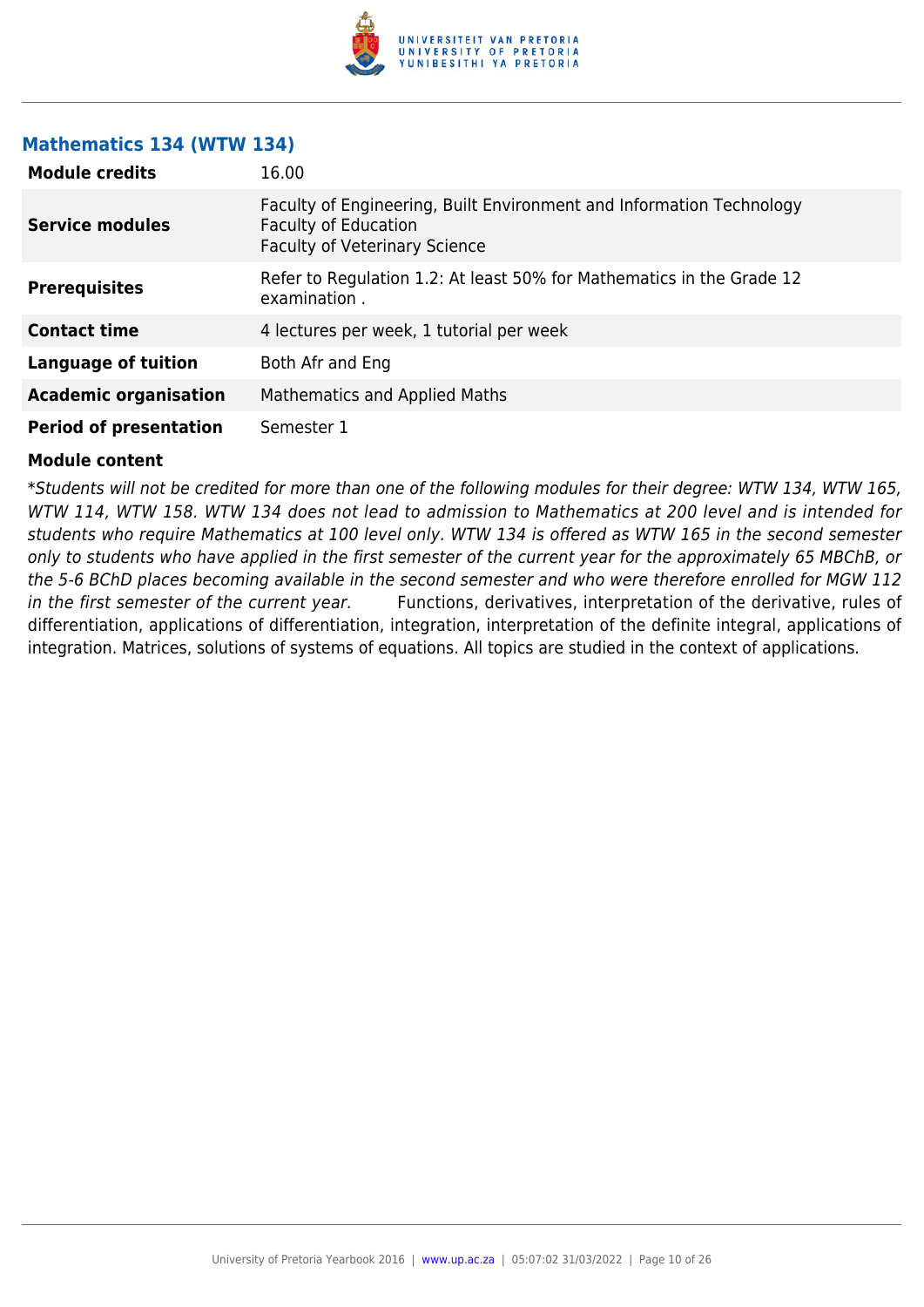

## Curriculum: Year 2

**Minimum credits: 180**

## **Core modules**

## **Human cell and developmental biology 214 (ANA 214)**

| <b>Module credits</b>         | 12.00                                        |
|-------------------------------|----------------------------------------------|
| <b>Service modules</b>        | Faculty of Natural and Agricultural Sciences |
| <b>Prerequisites</b>          | ANA121 and ANA126 and CMY127                 |
| <b>Contact time</b>           | 1 practical per week, 2 lectures per week    |
| <b>Language of tuition</b>    | English                                      |
| <b>Academic organisation</b>  | Anatomy                                      |
| <b>Period of presentation</b> | Semester 1                                   |

#### **Module content**

Functional review of the cell and cell content. Normal and abnormal cell function in relation to structure. Control of the human cell, heredity and the human genome. Cell communication, growth and development, adhesion and division. Aspects of cellular research. Techniques on how to study cells. Medical cell and molecular biology application. NOTE: This module is not open to all students and may only be taken by BSc: Medical Sciences students.

#### **Paleoanthropology 215 (ANA 215)**

| <b>Module credits</b>         | 12.00                                        |
|-------------------------------|----------------------------------------------|
| <b>Service modules</b>        | Faculty of Natural and Agricultural Sciences |
| <b>Prerequisites</b>          | No prerequisites.                            |
| <b>Contact time</b>           | 2 lectures per week, 1 practical per week    |
| <b>Language of tuition</b>    | English                                      |
| <b>Academic organisation</b>  | Anatomy                                      |
| <b>Period of presentation</b> | Semester 1                                   |

#### **Module content**

Introduction to paleoanthropology, focusing on hominid fossil record, principles of evolution, principles of heredity, human variation, introduction to primatology, hominid taxonomy, time-frames and dating methods, fossilisation and taphonomy, trends in hominid evolution, hominid sites. Australopithecus, homo habilis, homo erectus, homo sapiens neanderthalensis, the origin of anatomically modern human beings, DNA studies, palaeoenvironments, hominid diets, introduction to the development of culture, South African populations, human adaptation and modernisation.

#### **Human histology 226 (ANA 226)**

| <b>Module credits</b><br>12.00 |                                                     |
|--------------------------------|-----------------------------------------------------|
| <b>Service modules</b>         | <b>Faculty of Natural and Agricultural Sciences</b> |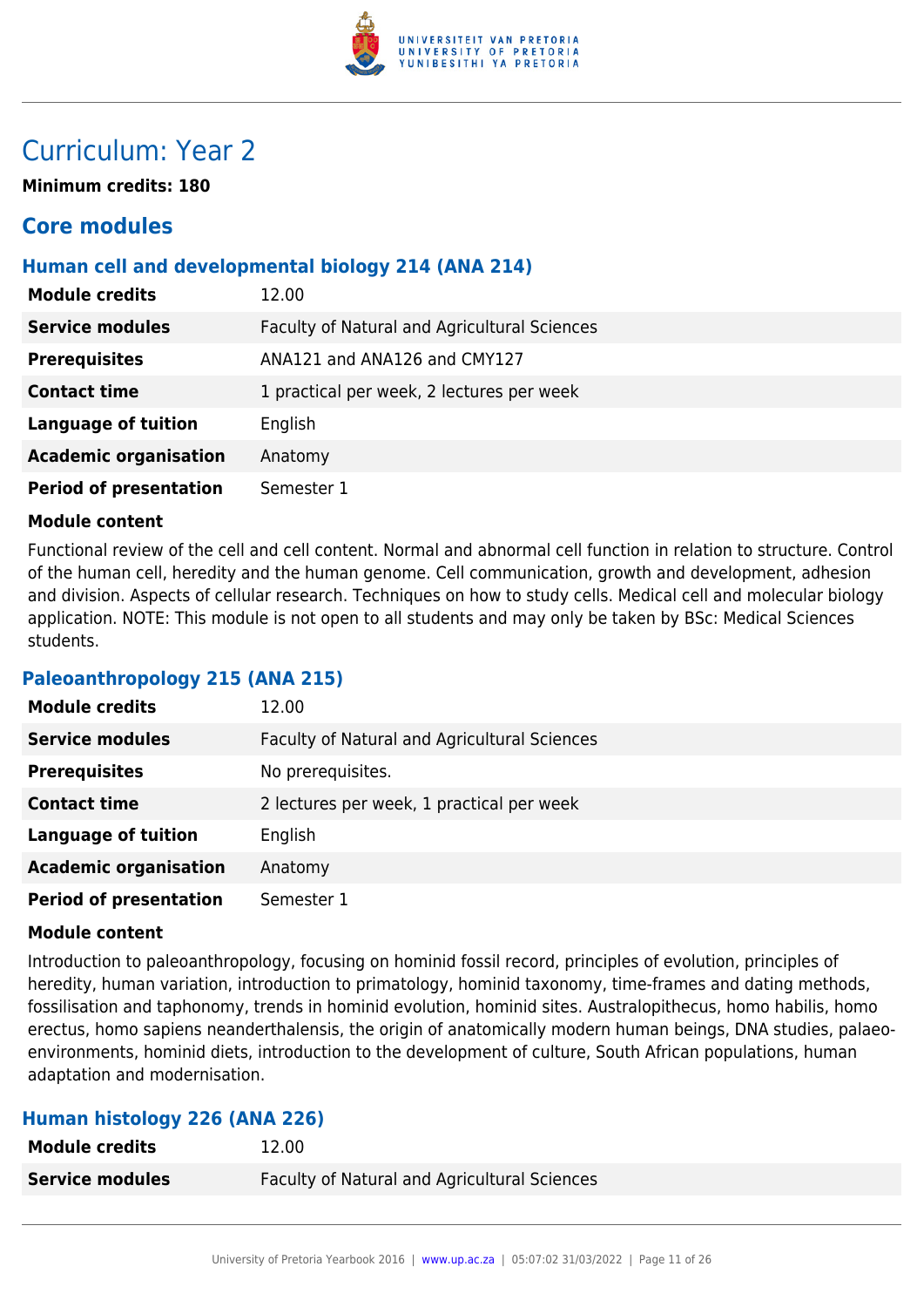

| <b>Prerequisites</b>          | ANA 126                                   |
|-------------------------------|-------------------------------------------|
| <b>Contact time</b>           | 1 practical per week, 2 lectures per week |
| Language of tuition           | English                                   |
| <b>Academic organisation</b>  | Anatomy                                   |
| <b>Period of presentation</b> | Semester 2                                |

General introduction to organ structure.

Terminology. The eye, ear, skin, circulatory system, nervous system, lymphoid system, gastrointestinal tract, gastrointestinal tract glands, respiratory system, urinary system, male and female reproductive systems, endocrine system.

NOTE: This module is not open to all students and may only be taken by BSc: Medical Sciences students.

#### **Introduction to proteins and enzymes 251 (BCM 251)**

| <b>Module credits</b>         | 12.00                                             |
|-------------------------------|---------------------------------------------------|
| <b>Service modules</b>        | <b>Faculty of Health Sciences</b>                 |
| <b>Prerequisites</b>          | [CMY117 GS] and [CMY127 GS] and [MLB111 GS]       |
| <b>Contact time</b>           | 2 lectures per week, 90 minute practical per week |
| <b>Language of tuition</b>    | Double Medium                                     |
| <b>Academic organisation</b>  | Biochemistry                                      |
| <b>Period of presentation</b> | Semester 1                                        |

#### **Module content**

Structural and ionic properties of amino acids. Peptides, the peptide bond, primary, secondary, tertiary and quaternary structure of proteins. Interactions that stabilise protein structure, denaturation and renaturation of proteins. Introduction to methods for the purification of proteins, amino acid composition, and sequence determinations. Introduction to enzyme kinetics and enzyme inhibition. Allosteric enzymes, regulation of enzyme activity, active centres and mechanisms of enzyme catalysis. Examples of industrial applications of enzymes. Practical training in laboratory techniques and Good Laboratory Practice. Techniques for the quantitative and qualitative analysis of biological molecules. Processing and presentation of scientific data.

#### **Carbohydrate metabolism 252 (BCM 252)**

| <b>Module credits</b>         | 12.00                                                            |
|-------------------------------|------------------------------------------------------------------|
| <b>Service modules</b>        | <b>Faculty of Education</b><br><b>Faculty of Health Sciences</b> |
| <b>Prerequisites</b>          | [CMY117 GS] and [CMY127 GS] and [MLB111 GS]                      |
| <b>Contact time</b>           | 90 minute practical per week, 2 lectures per week                |
| <b>Language of tuition</b>    | Double Medium                                                    |
| <b>Academic organisation</b>  | Biochemistry                                                     |
| <b>Period of presentation</b> | Semester 1                                                       |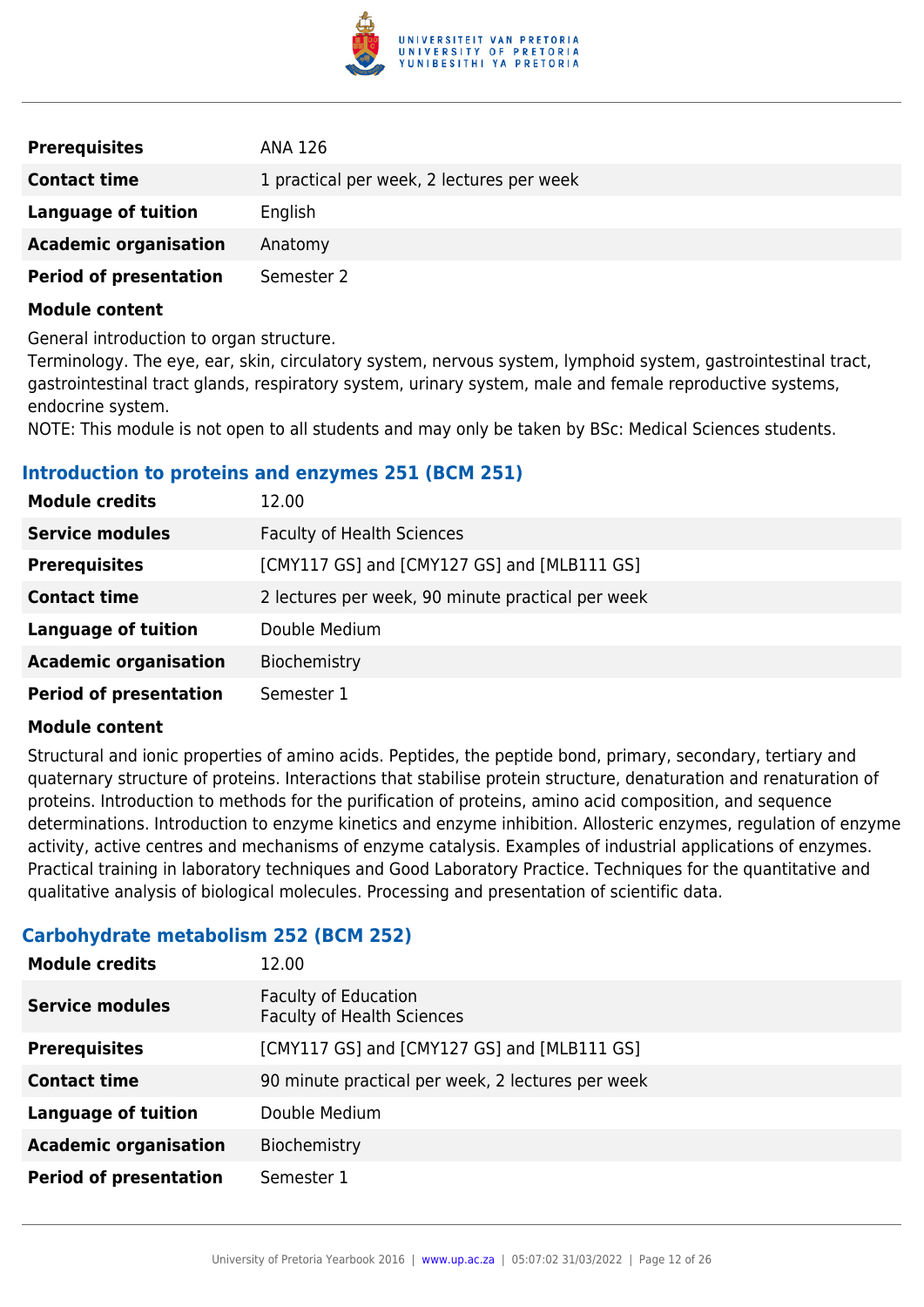

Biochemistry of carbohydrates. Thermodynamics and bioenergetics. Glycolysis, citric acid cycle and electron transport. Glycogen metabolism, pentose-phosphate pathway, gluconeogenesis and photosynthesis. Practical training in study and analysis of metabolic pathways and enzymes. Scientific method and design: Hypothesis design and testing, method design and scientific controls.

#### **Lipid and nitrogen metabolism 261 (BCM 261)**

| <b>Module credits</b>         | 12.00                                             |
|-------------------------------|---------------------------------------------------|
| <b>Service modules</b>        | <b>Faculty of Health Sciences</b>                 |
| <b>Prerequisites</b>          | [CMY117 GS] and [CMY127 GS] and [MLB111 GS]       |
| <b>Contact time</b>           | 90 minute practical per week, 2 lectures per week |
| <b>Language of tuition</b>    | Double Medium                                     |
| <b>Academic organisation</b>  | Biochemistry                                      |
| <b>Period of presentation</b> | Semester 2                                        |

#### **Module content**

Biochemistry of lipids, membrane structure, anabolism and catabolism of lipids. Nitrogen metabolism, amino acid biosynthesis and catabolism. Biosynthesis of neurotransmitters, pigments, hormones and nucleotides from amino acids. Catabolism of pureness and pyrimidines. Therapeutic agents directed against nucleotide metabolism. Examples of inborn errors of metabolism of nitrogen containing compounds. The urea cycle, nitrogen excretion. Practical training in scientific writing skills: evaluation of a scientific report. Techniques for separation and analysis of biological molecules

#### **Biochemical principles of nutrition and toxicology 262 (BCM 262)**

| <b>Module credits</b>         | 12.00                                             |
|-------------------------------|---------------------------------------------------|
| <b>Service modules</b>        | <b>Faculty of Health Sciences</b>                 |
| <b>Prerequisites</b>          | [CMY117 GS] and [CMY127 GS] and [MLB111 GS]       |
| <b>Contact time</b>           | 90 minute practical per week, 2 lectures per week |
| <b>Language of tuition</b>    | Double Medium                                     |
| <b>Academic organisation</b>  | Biochemistry                                      |
| <b>Period of presentation</b> | Semester 2                                        |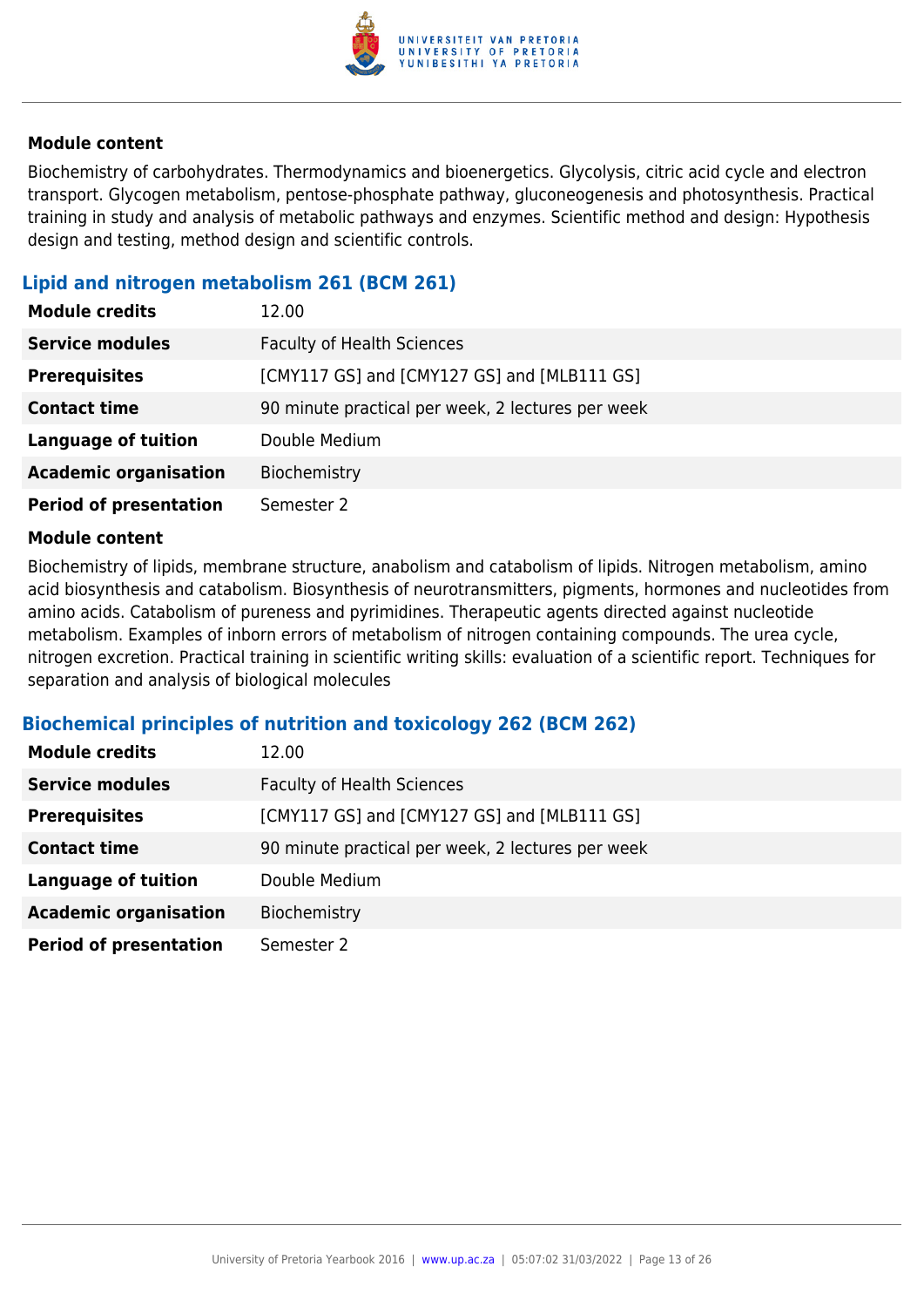

Biochemistry of nutrition and toxicology. Proximate analysis of nutrients. Review of energy requirements and expenditure. Respiratory quotient. Requirements and function of water, vitamins and minerals. Interpretation and modification of RDA values for specific diets, eg growth, exercise, pregnancy and lactation, aging and starvation. Interactions between nutrients. Comparison of monogastric and ruminant metabolism. Cholesterol, polyunsaturated, essential fatty acids and dietary anti-oxidants. Oxidation of fats. Biochemical mechanisms of water- and fat-soluble vitamins and assessment of vitamin status. Mineral requirements, biochemical mechanisms, imbalances and diarrhoea. Biochemistry of xenobiotics: absorption, distribution, metabolism and excretion (ADME); detoxification reactions: oxidation/reduction (Phase I), conjugations (Phase II), export from cells (Phase III); factors affecting metabolism and disposition. Toxic responses: tissue damage and physiological effects, teratogenesis, immunotoxicity, mutagenesis and carcinogenesis. Examples of toxins: biochemical mechanisms of common toxins and their antidotes. Antibiotics and resistance. Natural toxins from fungi, plants and animals: goitrogens, cyanogens, cholineesterase inhibitors, ergotoxin, aflatoxins Practical training in analyses of nutrients, fatty acids separations, antioxidant determination, and enzyme activity measurements, PO ratio of mitochondria, electrophoresis, extraction, solubility and gel permeation techniques.

## **Human anatomy Part 1 247 (ANA 247)**

| <b>Module credits</b>         | 12.00                                        |
|-------------------------------|----------------------------------------------|
| <b>Service modules</b>        | Faculty of Natural and Agricultural Sciences |
| <b>Prerequisites</b>          | ANA 121, ANA 122 and CMY 127                 |
| <b>Contact time</b>           | 2 practicals per week, 2 lectures per week   |
| <b>Language of tuition</b>    | English                                      |
| <b>Academic organisation</b>  | Anatomy                                      |
| <b>Period of presentation</b> | Semester 2                                   |
|                               |                                              |

#### **Module content**

Regional approach to human anatomy. Cadaver dissection of the head, neck as well as neuro-anatomy. Anatomical techniques.

NOTE: This module is not open to all students and may only be taken by BSc (Medical Sciences) students.

## **Elective modules**

#### **Introductory and neurophysiology 211 (FLG 211)**

| <b>Module credits</b>        | 12.00                                        |
|------------------------------|----------------------------------------------|
| <b>Service modules</b>       | Faculty of Natural and Agricultural Sciences |
| <b>Prerequisites</b>         | CMY 117, CMY 127, MLB 111 and PHY 131        |
| <b>Contact time</b>          | 2 lectures per week, 1 practical per week    |
| Language of tuition          | English                                      |
| <b>Academic organisation</b> | Physiology                                   |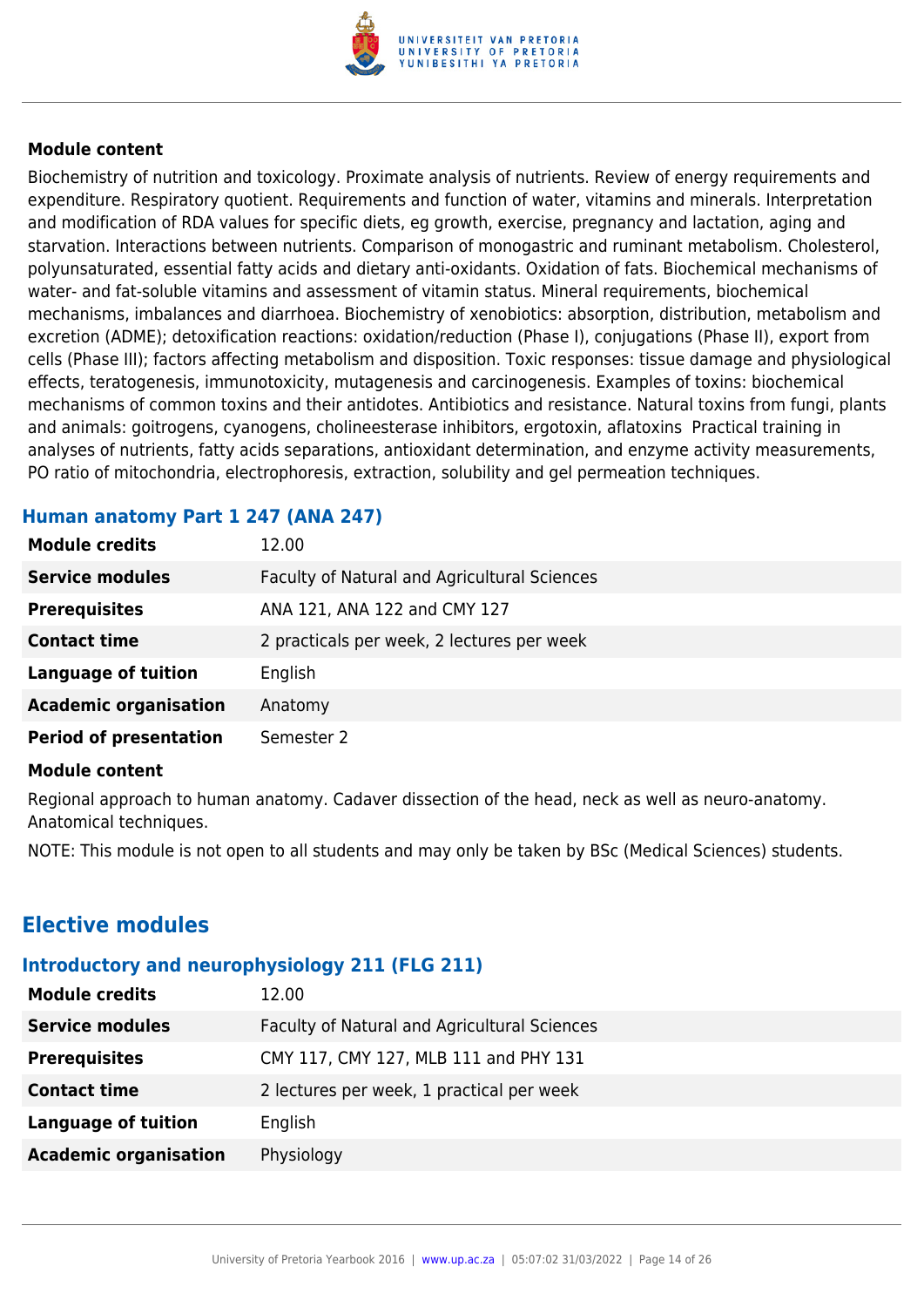

#### **Period of presentation** Semester 1

#### **Module content**

Orientation in physiology, homeostasis, cells and tissue, muscle and neurophysiology, cerebrospinal fluid and the special senses.

Practical work: Practical exercises to complement the theory

## **Circulatory physiology 212 (FLG 212)**

| <b>Module credits</b>         | 12.00                                        |
|-------------------------------|----------------------------------------------|
| <b>Service modules</b>        | Faculty of Natural and Agricultural Sciences |
| <b>Prerequisites</b>          | CMY 117, CMY 127, MLB 111 and PHY 131        |
| <b>Contact time</b>           | 1 practical per week, 2 lectures per week    |
| <b>Language of tuition</b>    | English                                      |
| <b>Academic organisation</b>  | Physiology                                   |
| <b>Period of presentation</b> | Semester 1                                   |
| .                             |                                              |

#### **Module content**

Body fluids; haematology; cardiovascular physiology and the lymphatic system. Practical work: Practical exercises to complement the theory.

#### **Lung and renal physiology, acid-base balance and temperature 221 (FLG 221)**

| <b>Module credits</b>         | 12.00                                        |
|-------------------------------|----------------------------------------------|
| <b>Service modules</b>        | Faculty of Natural and Agricultural Sciences |
| <b>Prerequisites</b>          | <b>FLG 211 and FLG 212</b>                   |
| <b>Contact time</b>           | 1 practical per week, 2 lectures per week    |
| <b>Language of tuition</b>    | English                                      |
| <b>Academic organisation</b>  | Physiology                                   |
| <b>Period of presentation</b> | Semester 2                                   |

#### **Module content**

Structure, gas exchange and non-respiratory functions of the lungs; structure, excretory and non-urinary functions of the kidneys, acid-base balance, as well as the skin and body temperature control. Practical work: Practical exercises to complement the theory.

#### **Digestion, endocrinology and reproductive system 222 (FLG 222)**

| <b>Module credits</b>  | 12.00                                        |
|------------------------|----------------------------------------------|
| <b>Service modules</b> | Faculty of Natural and Agricultural Sciences |
| <b>Prerequisites</b>   | FLG 211 and FLG 212                          |
| <b>Contact time</b>    | 1 practical per week, 2 lectures per week    |
| Language of tuition    | English                                      |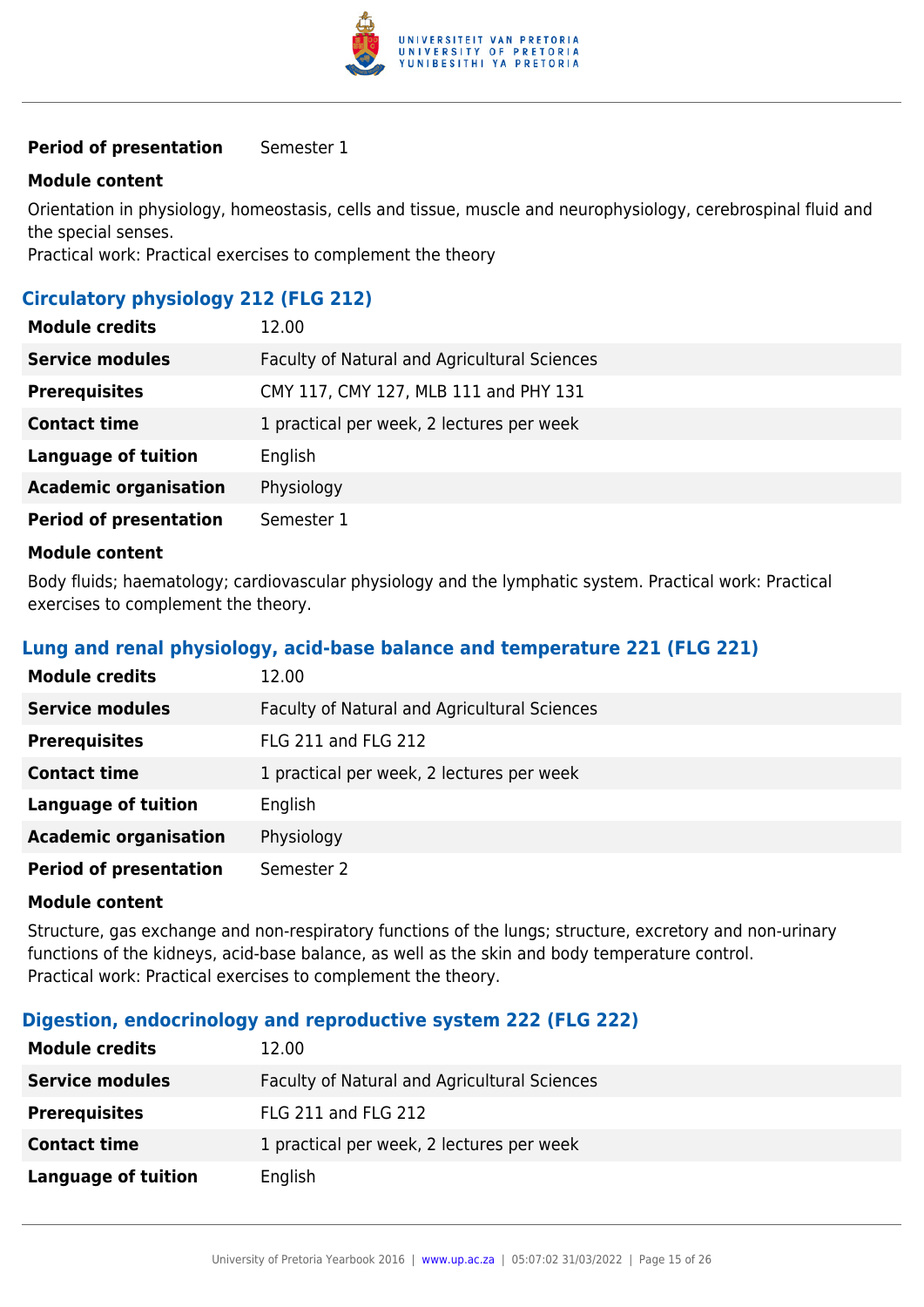

**Academic organisation** Physiology

**Period of presentation** Semester 2

#### **Module content**

Nutrition, digestion and metabolism; hormonal control of the body functions and the reproductive systems. Practical work: Practical exercises to complement the theory.

## **Molecular genetics 251 (GTS 251)**

| <b>Module credits</b>         | 12.00                                                                                               |
|-------------------------------|-----------------------------------------------------------------------------------------------------|
| <b>Service modules</b>        | Faculty of Engineering, Built Environment and Information Technology<br><b>Faculty of Education</b> |
| <b>Prerequisites</b>          | GTS 161 GS                                                                                          |
| <b>Contact time</b>           | fortnightly practicals, 2 lectures per week                                                         |
| <b>Language of tuition</b>    | English                                                                                             |
| <b>Academic organisation</b>  | Genetics                                                                                            |
| <b>Period of presentation</b> | Semester 1                                                                                          |

#### **Module content**

Chemical nature of DNA. Replication transcription, RNA processing and translation. Control of gene expression in prokaryotes and eukaryotes. Recombinant DNA technology and its applications in gene analysis and manipulation.

#### **Genetic diversity and evolution 261 (GTS 261)**

| <b>Module credits</b>         | 12.00                                                                                               |
|-------------------------------|-----------------------------------------------------------------------------------------------------|
| <b>Service modules</b>        | Faculty of Engineering, Built Environment and Information Technology<br><b>Faculty of Education</b> |
| <b>Prerequisites</b>          | GTS 251 GS                                                                                          |
| <b>Contact time</b>           | 2 lectures per week, fortnightly practicals                                                         |
| <b>Language of tuition</b>    | English                                                                                             |
| <b>Academic organisation</b>  | Genetics                                                                                            |
| <b>Period of presentation</b> | Semester 2                                                                                          |

#### **Module content**

Chromosome structure and transposable elements. Mutation and DNA repair. Genomics and proteomics. Organelle genomes. Introduction to genetic analysis of populations: allele and genotypic frequencies, Hardy Weinberg Law, its extensions and implications for different mating systems. Introduction to quantitative and evolutionary genetics.

#### **Bacteriology 251 (MBY 251)**

| <b>Module credits</b>  | 12.00                                                                |
|------------------------|----------------------------------------------------------------------|
| <b>Service modules</b> | Faculty of Engineering, Built Environment and Information Technology |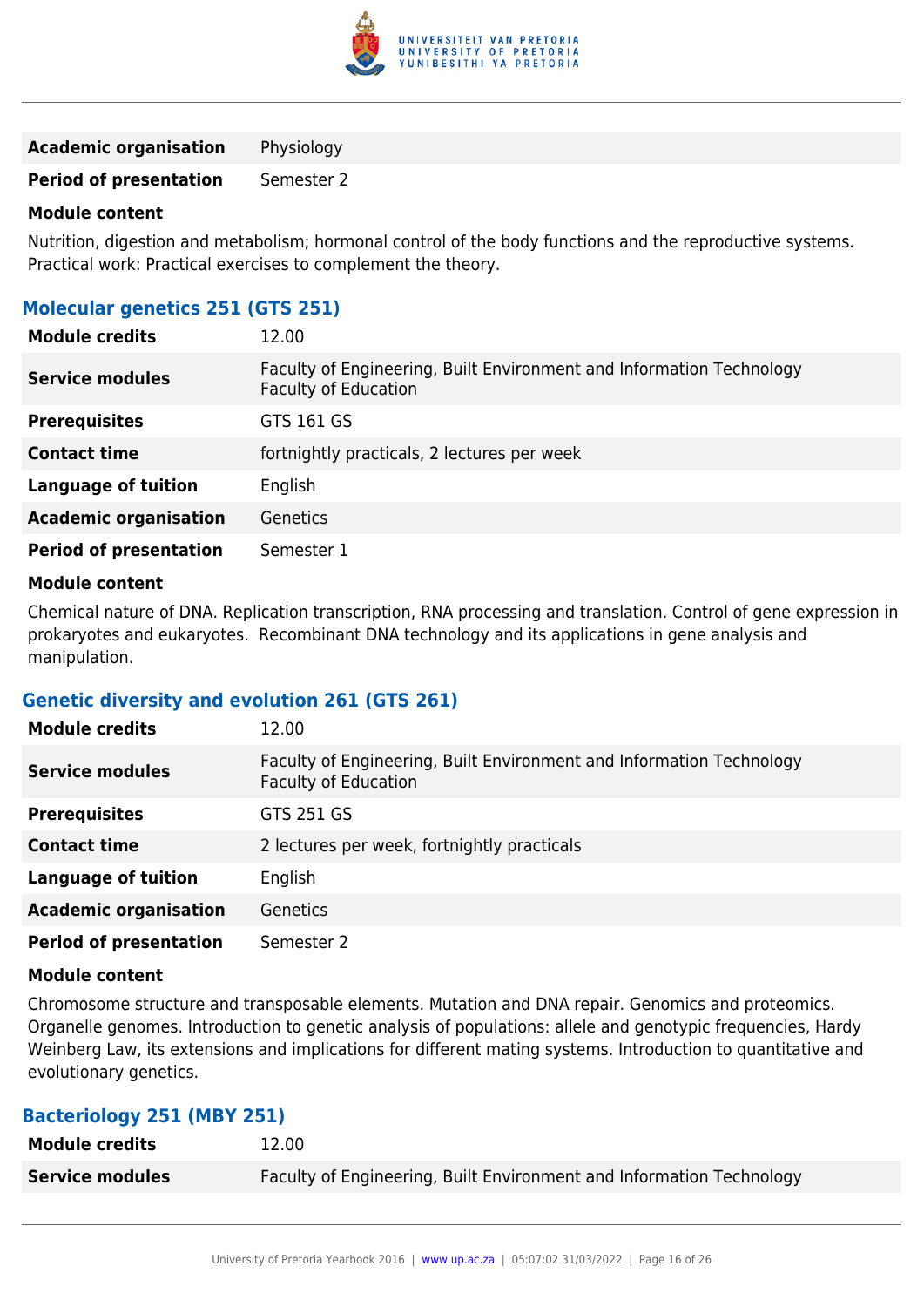

| <b>Prerequisites</b>          | MBY 161 GS                                |
|-------------------------------|-------------------------------------------|
| <b>Contact time</b>           | 2 lectures per week, 1 practical per week |
| Language of tuition           | English                                   |
| <b>Academic organisation</b>  | Microbiology and Plant Path               |
| <b>Period of presentation</b> | Semester 1                                |

Growth, replication and survival of bacteria, Energy sources, harvesting from light versus oxidation, regulation of catabolic pathways, chemotaxis. Nitrogen metabolism, iron-scavenging. Alternative electron acceptors: denitrification, sulphate reduction, methanogenesis. Bacterial evolution, systematic and genomics. Biodiversity; bacteria occurring in the natural environment (soil, water and air), associated with humans, animals, plants, and those of importance in foods and in the water industry.

## **Mycology 261 (MBY 261)**

| <b>Module credits</b>         | 12.00                                                                |
|-------------------------------|----------------------------------------------------------------------|
| <b>Service modules</b>        | Faculty of Engineering, Built Environment and Information Technology |
| <b>Prerequisites</b>          | <b>MBY 161</b>                                                       |
| <b>Contact time</b>           | 1 practical per week, 2 lectures per week                            |
| <b>Language of tuition</b>    | English                                                              |
| <b>Academic organisation</b>  | Microbiology and Plant Path                                          |
| <b>Period of presentation</b> | Semester 2                                                           |

#### **Module content**

Organisation and molecular architecture of fungal thalli, chemistry of the fungal cell. Chemical and physiological requirements for growth and nutrient acquisition. Mating and meiosis; spore development; spore dormancy, dispersal and germination. Fungi as saprobes in soil, air, plant, aquatic and marine ecosystems; role of fungi as decomposers and in the deterioration of materials; fungi as predators and parasites; mycoses, mycetisms and mycotoxicoses; fungi as symbionts of plants, insects and animals. Applications of fungi in biotechnology.

#### **Food microbiology 262 (MBY 262)**

| <b>Module credits</b>         | 12.00                                     |
|-------------------------------|-------------------------------------------|
| <b>Prerequisites</b>          | <b>MBY 251</b>                            |
| <b>Contact time</b>           | 2 lectures per week, 1 practical per week |
| Language of tuition           | English                                   |
| <b>Academic organisation</b>  | Microbiology and Plant Path               |
| <b>Period of presentation</b> | Semester 2                                |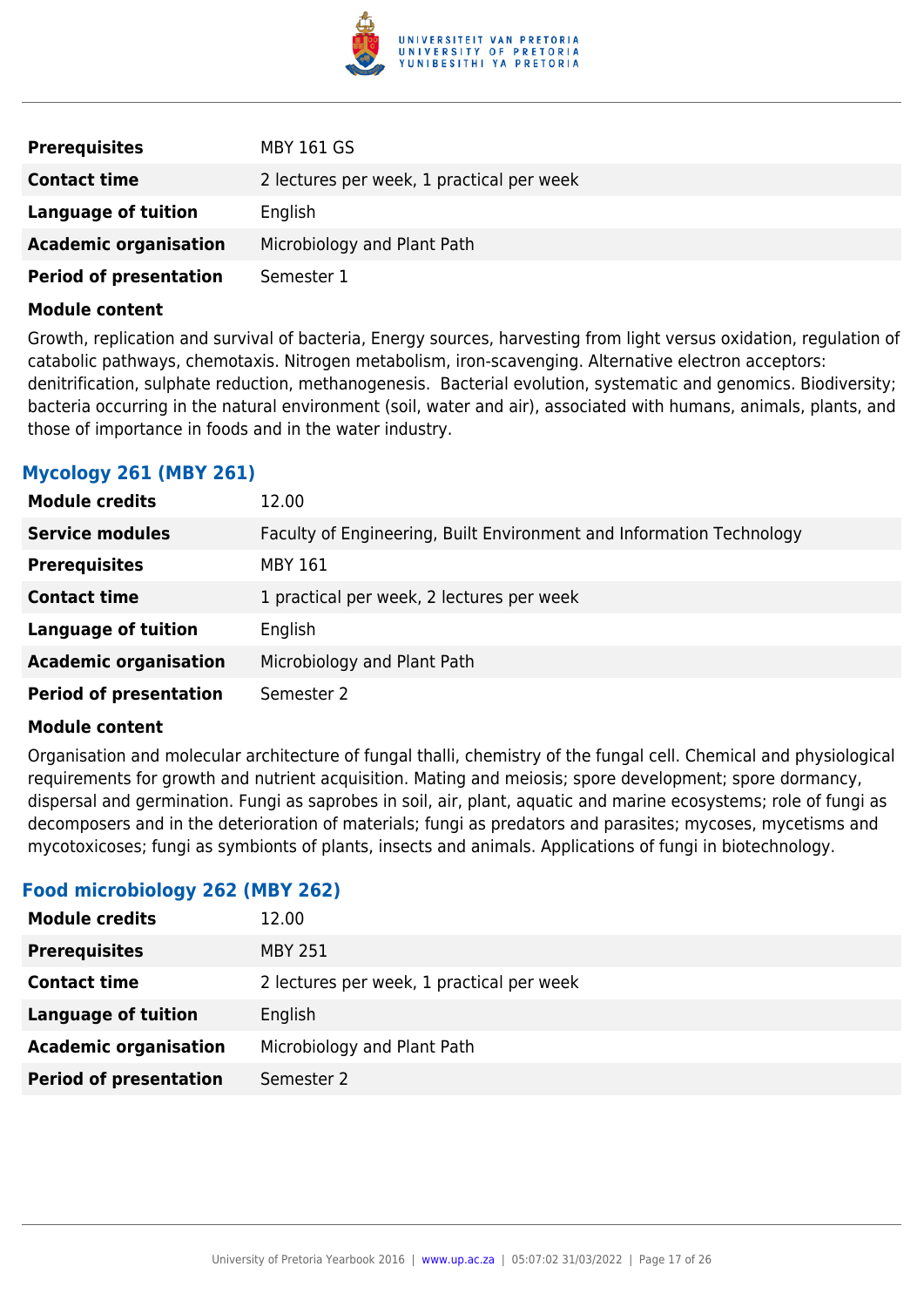

Primary sources of migroorganisims in food. Factors affecting the growth and survival of microorganisms in food. Microbial quality, spoilage and safety of food. Different organisms involved, their isolation, screening and detection. Conventional approaches, alternative methods rapid methods. Food fermentations: fermentation types, principles and organisms involved.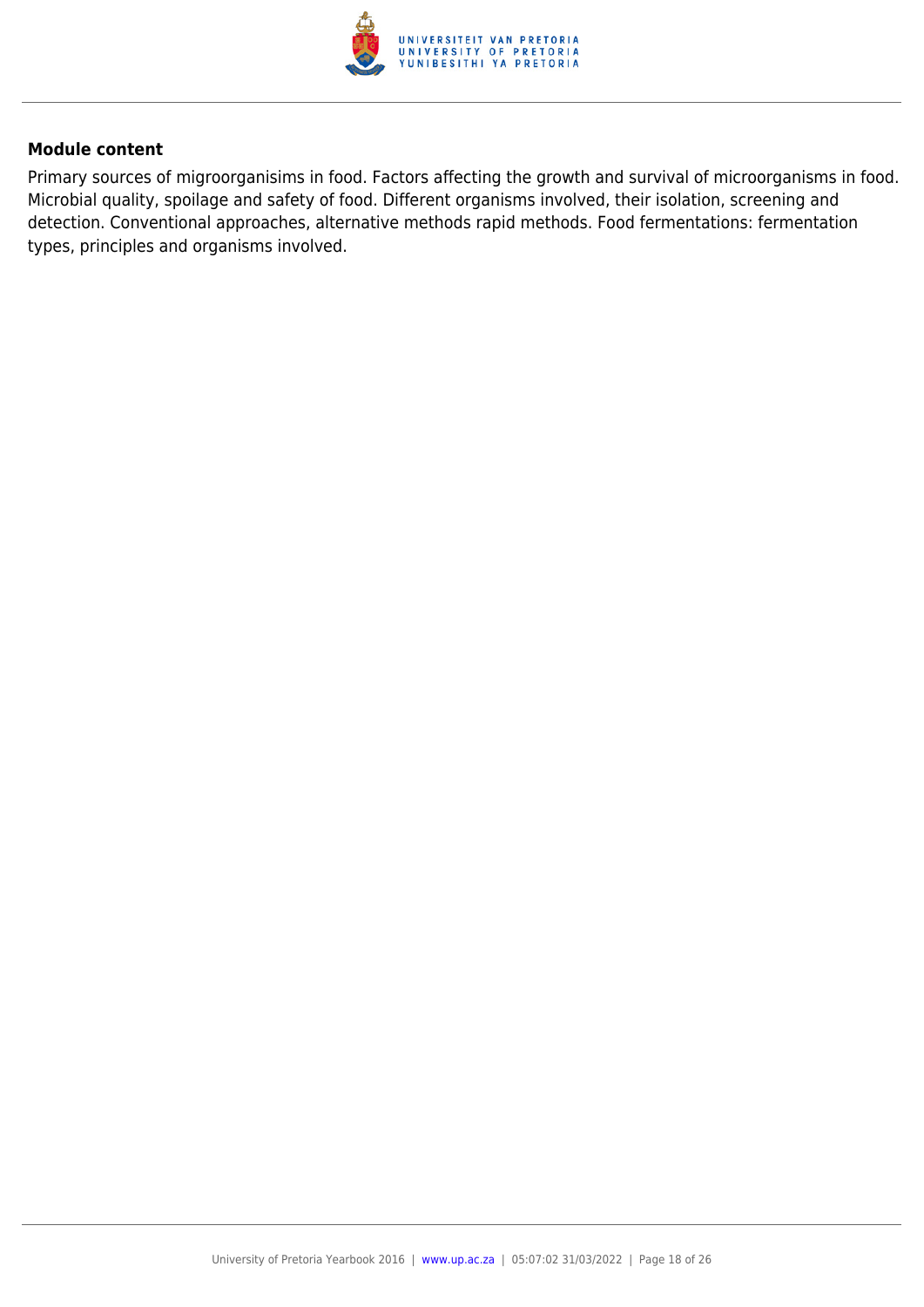

## Curriculum: Final year

**Minimum credits: 144**

## **Core modules**

## **Forensic anthropology 315 (ANA 315)**

| <b>Module credits</b>         | 18.00                                        |
|-------------------------------|----------------------------------------------|
| <b>Service modules</b>        | Faculty of Natural and Agricultural Sciences |
| <b>Prerequisites</b>          | ANA 122, ANA 215                             |
| <b>Contact time</b>           | 2 lectures per week, 1 practical per week    |
| <b>Language of tuition</b>    | English                                      |
| <b>Academic organisation</b>  | Anatomy                                      |
| <b>Period of presentation</b> | Semester 1                                   |

#### **Module content**

Introduction to forensic anthropology, detection of graves, excavation of graves, human vs. animal bone, forensic entomology, osteometry, cranial and post-cranial measurements, non-metric features of the skeleton, age determination, sex determination, race determination, ante-mortem stature, dental analysis, osteopathology, factors of individualisation, measurements of the face, introduction to face mapping and skullphoto superimposition, legal aspects. NOTE: This module is not open to all students and may only be taken by BSc: Medical Sciences students.

## **Cell and tissue techniques 316 (ANA 316)**

| <b>Module credits</b>         | 18.00                                        |
|-------------------------------|----------------------------------------------|
| <b>Service modules</b>        | Faculty of Natural and Agricultural Sciences |
| <b>Prerequisites</b>          | <b>ANA 226</b>                               |
| <b>Contact time</b>           | 1 practical per week, 2 lectures per week    |
| <b>Language of tuition</b>    | English                                      |
| <b>Academic organisation</b>  | Anatomy                                      |
| <b>Period of presentation</b> | Semester 1                                   |

#### **Module content**

General introduction to light and electron microscopic techniques: fixation, processing, imbedding, staining. Principles of different staining techniques for LM and EM: routine stains, proteins, carbohydrates, amino acids, metachromasia, immunocytochemistry, lectin stains, specialised stains. Principles of the operation of LM and EM: general LM, fluorescent microscopy, differential contrast microscopy, dark field microscopy, phase contrast microscopy, transmission and scanning electron microscopy.

## **Human cell and developmental biology 324 (ANA 324)**

| <b>Module credits</b>  | 18.00                                               |
|------------------------|-----------------------------------------------------|
| <b>Service modules</b> | <b>Faculty of Natural and Agricultural Sciences</b> |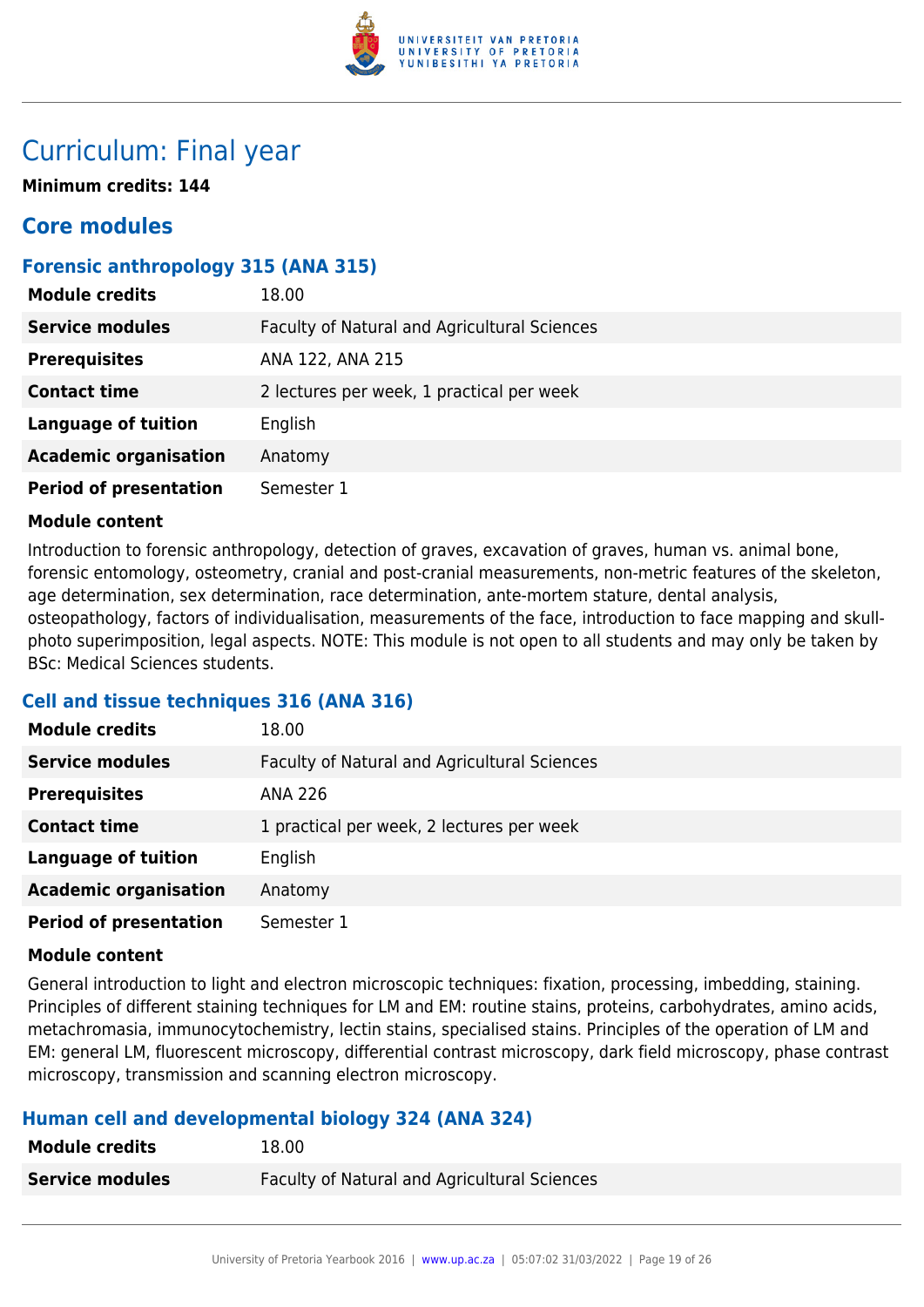

| <b>Prerequisites</b>          | ANA 214, ANA 226                          |
|-------------------------------|-------------------------------------------|
| <b>Contact time</b>           | 1 practical per week, 3 lectures per week |
| Language of tuition           | English                                   |
| <b>Academic organisation</b>  | Anatomy                                   |
| <b>Period of presentation</b> | Semester 2                                |

Practical aspects of cell biology. Cell, tissue, organ, and organism culture. The biology of the culture environment. Cellular basic of morphogenesis, cleavage patterns and gastrulation. The early vertebrate development; neurilation, ecto-, meso- and endoderm derivatives. Cell destiny and embryonic axis including malformations. Development of the tetrapod limb and cell death. Cell interactions at a distance through hormones and metamorphosis.

NOTE: This module is not open to all students and may only be taken by BSc: Medical Sciences students.

#### **Human anatomy Part 2 347 (ANA 347)**

| <b>Module credits</b>         | 18.00                                        |
|-------------------------------|----------------------------------------------|
| <b>Service modules</b>        | Faculty of Natural and Agricultural Sciences |
| <b>Prerequisites</b>          | <b>ANA 247 GS</b>                            |
| <b>Contact time</b>           | 2 lectures per week, 2 practicals per week   |
| <b>Language of tuition</b>    | English                                      |
| <b>Academic organisation</b>  | Anatomy                                      |
| <b>Period of presentation</b> | Semester 2                                   |

#### **Module content**

Regional approach to human anatomy.

Cadaver dissection of the head, neck as well as neuro-anatomy. Anatomical techniques.

NOTE: This module is not open to all students and may only be taken by BSc: Medical Sciences students.

## **Elective modules**

#### **Human cell and developmental biology 214 (ANA 214)**

| <b>Module credits</b>         | 12.00                                        |
|-------------------------------|----------------------------------------------|
| <b>Service modules</b>        | Faculty of Natural and Agricultural Sciences |
| <b>Prerequisites</b>          | ANA121 and ANA126 and CMY127                 |
| <b>Contact time</b>           | 1 practical per week, 2 lectures per week    |
| <b>Language of tuition</b>    | English                                      |
| <b>Academic organisation</b>  | Anatomy                                      |
| <b>Period of presentation</b> | Semester 1                                   |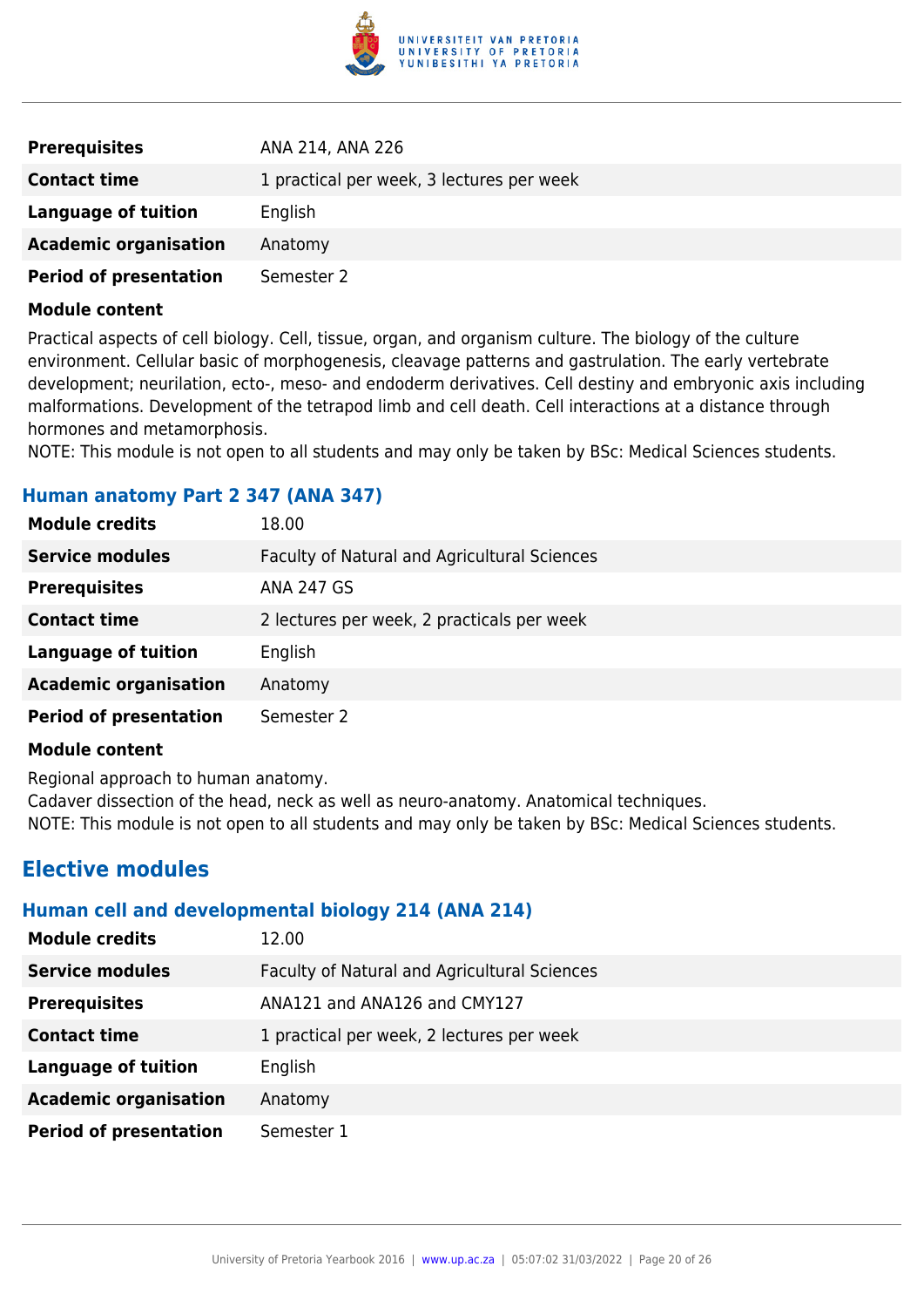

Functional review of the cell and cell content. Normal and abnormal cell function in relation to structure. Control of the human cell, heredity and the human genome. Cell communication, growth and development, adhesion and division. Aspects of cellular research. Techniques on how to study cells. Medical cell and molecular biology application. NOTE: This module is not open to all students and may only be taken by BSc: Medical Sciences students.

### **Paleoanthropology 215 (ANA 215)**

| <b>Module credits</b>         | 12.00                                        |
|-------------------------------|----------------------------------------------|
| <b>Service modules</b>        | Faculty of Natural and Agricultural Sciences |
| <b>Prerequisites</b>          | No prerequisites.                            |
| <b>Contact time</b>           | 2 lectures per week, 1 practical per week    |
| <b>Language of tuition</b>    | English                                      |
| <b>Academic organisation</b>  | Anatomy                                      |
| <b>Period of presentation</b> | Semester 1                                   |

#### **Module content**

Introduction to paleoanthropology, focusing on hominid fossil record, principles of evolution, principles of heredity, human variation, introduction to primatology, hominid taxonomy, time-frames and dating methods, fossilisation and taphonomy, trends in hominid evolution, hominid sites. Australopithecus, homo habilis, homo erectus, homo sapiens neanderthalensis, the origin of anatomically modern human beings, DNA studies, palaeoenvironments, hominid diets, introduction to the development of culture, South African populations, human adaptation and modernisation.

#### **Human histology 226 (ANA 226)**

| <b>Module credits</b>         | 12.00                                        |
|-------------------------------|----------------------------------------------|
| <b>Service modules</b>        | Faculty of Natural and Agricultural Sciences |
| <b>Prerequisites</b>          | ANA 126                                      |
| <b>Contact time</b>           | 1 practical per week, 2 lectures per week    |
| <b>Language of tuition</b>    | English                                      |
| <b>Academic organisation</b>  | Anatomy                                      |
| <b>Period of presentation</b> | Semester 2                                   |

#### **Module content**

General introduction to organ structure.

Terminology. The eye, ear, skin, circulatory system, nervous system, lymphoid system, gastrointestinal tract, gastrointestinal tract glands, respiratory system, urinary system, male and female reproductive systems, endocrine system.

NOTE: This module is not open to all students and may only be taken by BSc: Medical Sciences students.

#### **Pharmacology 381 (FAR 381)**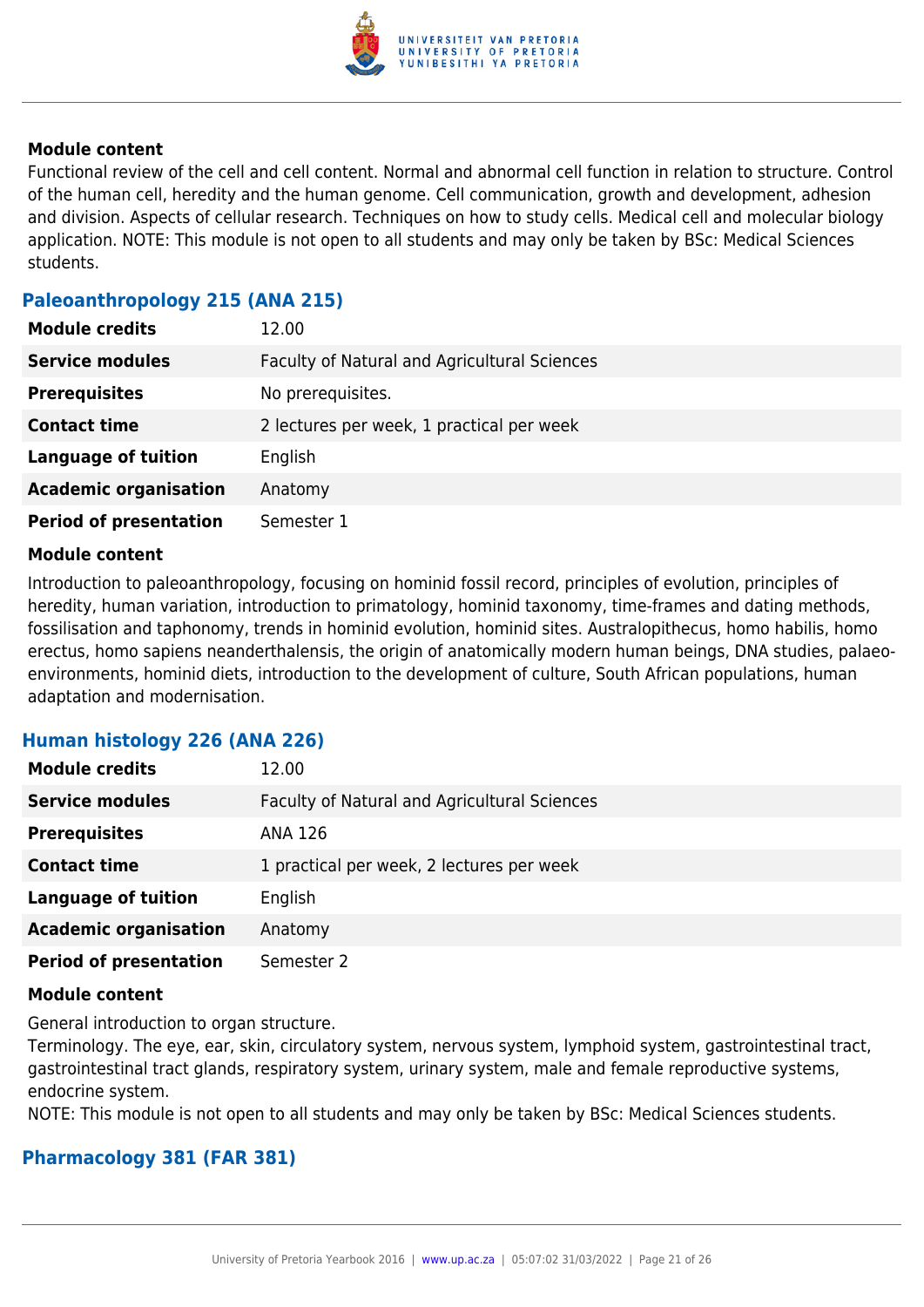

| <b>Module credits</b>         | 18.00                                        |
|-------------------------------|----------------------------------------------|
| <b>Service modules</b>        | Faculty of Natural and Agricultural Sciences |
| <b>Prerequisites</b>          | FLG 211, FLG 212, FLG 221, FLG 222 GS        |
| <b>Contact time</b>           | 2 lectures per week                          |
| <b>Language of tuition</b>    | Double Medium                                |
| <b>Academic organisation</b>  | Pharmacology                                 |
| <b>Period of presentation</b> | Semester 1                                   |

Introduction, receptors, antagonism, kinetic principles, drugs that impact upon the autonomic and central nervous system, pharmacotherapy of hypertension, angina pectoris, myocardial infarction, heart failure, arrhythmias, and epilepsy. Diuretics, glucocorticosteroids, local anaesthetics, anaesthetic drugs, analgesics, iron and vitamins, oncostatics and immuno suppressants.

#### **Pharmacology 382 (FAR 382)**

| <b>Module credits</b>         | 18.00                                          |
|-------------------------------|------------------------------------------------|
| <b>Service modules</b>        | Faculty of Natural and Agricultural Sciences   |
| <b>Prerequisites</b>          | FAR 381, FLG 211, FLG 212, FLG 221, FLG 222 GS |
| <b>Contact time</b>           | 2 lectures per week                            |
| <b>Language of tuition</b>    | Double Medium                                  |
| <b>Academic organisation</b>  | Pharmacology                                   |
| <b>Period of presentation</b> | Semester 2                                     |

#### **Module content**

Hormones, drugs that act on the histaminergic, serotonergic, and dopaminergic receptors. Pharmacotherapy of diabetes mellitus, schizophrenia, depression, obesity, anxiety, insomnia, gastro-intestinal diseases. Anticoagulants, antimicrobial drugs.

#### **Industrial physiology 322 (FLG 322)**

| <b>Module credits</b>         | 18.00                                                                                                                                                                          |
|-------------------------------|--------------------------------------------------------------------------------------------------------------------------------------------------------------------------------|
| <b>Service modules</b>        | Faculty of Natural and Agricultural Sciences                                                                                                                                   |
| <b>Prerequisites</b>          | BCM 253 GS, BCM 254 GS, BCM 255 GS, BCM 256 GS, BCM 263 GS, BCM 264 GS,<br>BCM 265 GS, BCM 266 GS, OF (BCM 251 GS, BCM 252 GS, BCM 261 GS, BCM 262<br>GS), FLG 221 and FLG 222 |
| <b>Contact time</b>           | 1 lecture per week, 1 practical per week                                                                                                                                       |
| <b>Language of tuition</b>    | English                                                                                                                                                                        |
| <b>Academic organisation</b>  | Physiology                                                                                                                                                                     |
| <b>Period of presentation</b> | Semester 2                                                                                                                                                                     |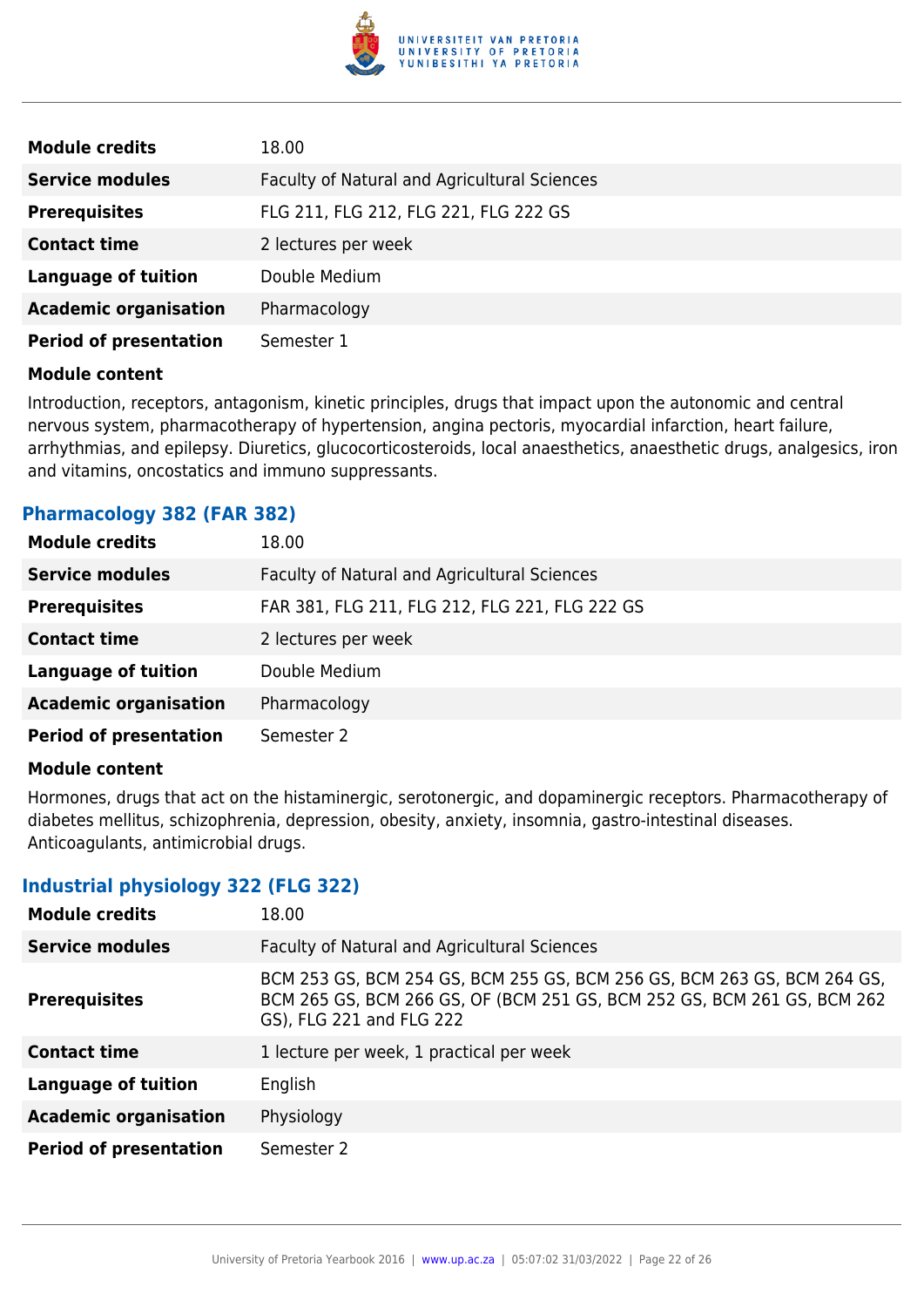

Problem-orientated module, with the emphasis on occupational health and safety in the industrial environment. Integration of different physiological systems is required. Practical work: Exposure to occupational hygiene measurement techniques. \*This module is reserved for students that intend studying the honours in OHS.

## **Higher neurological functions 327 (FLG 327)**

| <b>Module credits</b>         | 18.00                                                                  |
|-------------------------------|------------------------------------------------------------------------|
| <b>Service modules</b>        | Faculty of Natural and Agricultural Sciences                           |
| <b>Prerequisites</b>          | BCM 251 GS, BCM 252 GS, BCM 261 GS, BCM 262 GS and FLG 221 and FLG 222 |
| <b>Contact time</b>           | 2 lectures per week, 1 practical per week                              |
| <b>Language of tuition</b>    | English                                                                |
| <b>Academic organisation</b>  | Physiology                                                             |
| <b>Period of presentation</b> | Semester 1                                                             |

#### **Module content**

Overview of higher cognitive functions and the relationship between psyche, brain and immune system. Practical work: Applied practical work.

## **Eukaryotic gene control and development 351 (GTS 351)**

| <b>Module credits</b>         | 18.00                                     |
|-------------------------------|-------------------------------------------|
| <b>Prerequisites</b>          | GTS 251 GS and GTS 261 GS                 |
| <b>Contact time</b>           | 1 practical per week, 2 lectures per week |
| <b>Language of tuition</b>    | English                                   |
| <b>Academic organisation</b>  | <b>Genetics</b>                           |
| <b>Period of presentation</b> | Semester 1                                |

#### **Module content**

Regulation of gene expression in eukaryotes: regulation at the genome, transcription, RNA processing and translation levels. DNA elements and protein factors involved in gene control. The role of chromatin structure and epigenetic changes. Technology and experimental approaches used in studying eukaryotic gene control. Applications of the principles of gene controlin embryonic development and differentiation, cancer and other diseases in humans.

### **Genome evolution and phylogenetics 354 (GTS 354)**

| <b>Module credits</b>  | 18.00                                                                |
|------------------------|----------------------------------------------------------------------|
| <b>Service modules</b> | Faculty of Engineering, Built Environment and Information Technology |
| <b>Prerequisites</b>   | GTS 251 GS and GTS 261 GS                                            |
| <b>Contact time</b>    | 1 practical per week, 2 lectures per week                            |
| Language of tuition    | English                                                              |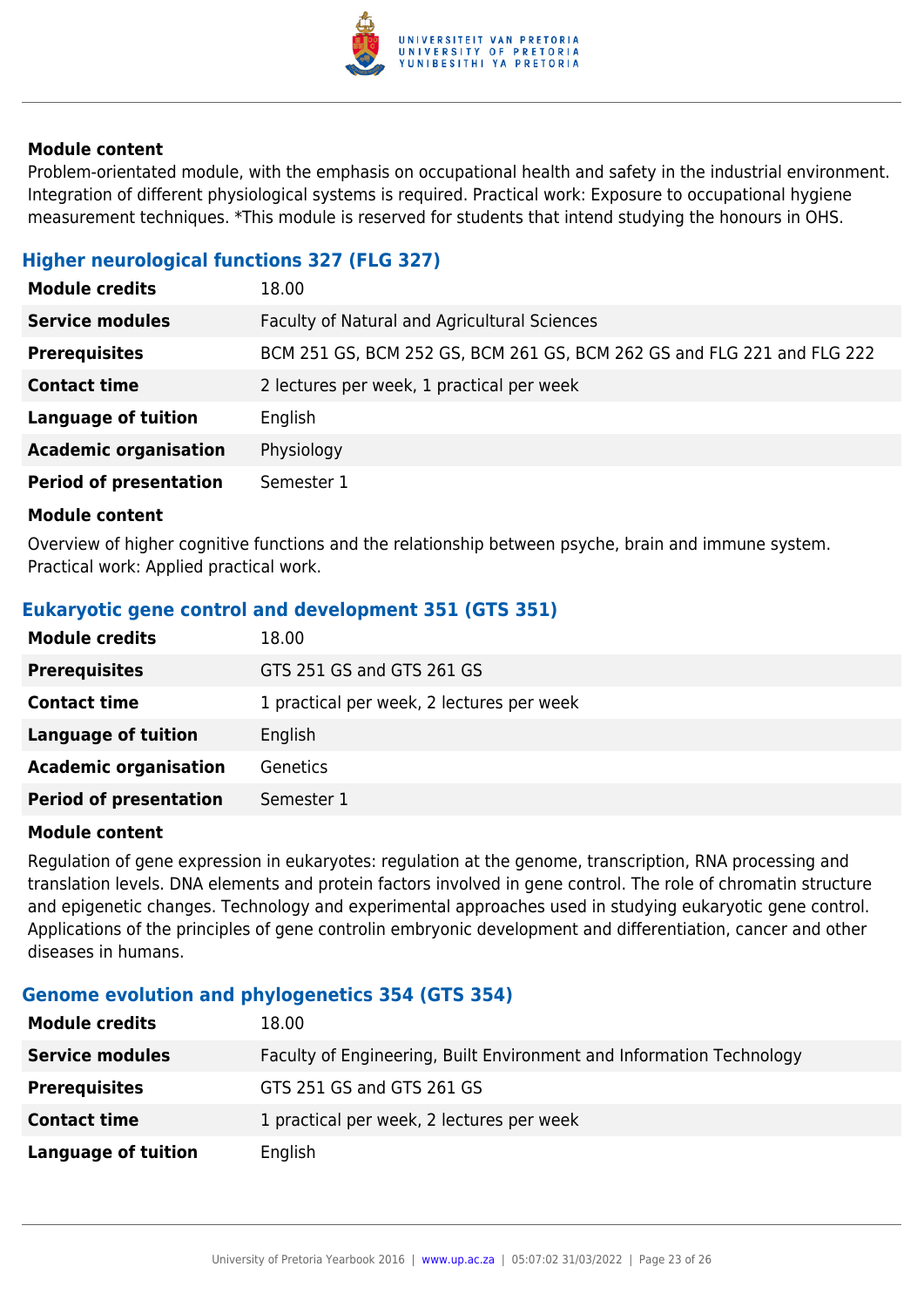

**Academic organisation** Genetics

**Period of presentation** Semester 1

#### **Module content**

Mechanisms involved in the evolutions of genomes. Comparison of the molecular organisation of viral, archaea, eubacterial and eukarytotic genomes. Genome project design, DNA sequencing methods and annotation. Molecular evolution. Phylogenetic inference methods. Applications of phylogenetics and contemporary genome research.

#### **Population and evolutionary genetics 367 (GTS 367)**

| <b>Module credits</b>         | 18.00                                                                |
|-------------------------------|----------------------------------------------------------------------|
| <b>Service modules</b>        | Faculty of Engineering, Built Environment and Information Technology |
| <b>Prerequisites</b>          | GTS 251 and GTS 261                                                  |
| <b>Contact time</b>           | 1 practical per week, 2 lectures per week                            |
| <b>Language of tuition</b>    | English                                                              |
| <b>Academic organisation</b>  | <b>Genetics</b>                                                      |
| <b>Period of presentation</b> | Semester 2                                                           |

#### **Module content**

Genetic and phenotypic variation. Organisation of genetic variation. Random genetic drift. Mutation and the neutral theory. Darwinian selection. Inbreeding, population subdivision and migration. Evolutionary quantitative genetics. Population genomics. Human population genetics. Levels of selection and individuality. Arms races and irreversibility. Complexity. Applied evolution.

## **Genetics in human health 368 (GTS 368)**

| <b>Module credits</b>         | 18.00                                     |
|-------------------------------|-------------------------------------------|
| <b>Prerequisites</b>          | GTS 251 and GTS 261 GS                    |
| <b>Contact time</b>           | 1 practical per week, 2 lectures per week |
| <b>Language of tuition</b>    | English                                   |
| <b>Academic organisation</b>  | <b>Genetics</b>                           |
| <b>Period of presentation</b> | Semester 2                                |

#### **Module content**

Application of modern genetics to human variability, health and disease. Molecular origin of Mendelian and multifactorial diseases. The use of polymorphisms, gene mapping, linkage and association studies in medical genetics. Genetic diagnosis – application of cytogenetic, molecular and genomic techniques. Congenital abnormalities, risk assessment and genetic consultation. Prenatal testing, population screening, treatment of genetic diseases and gene-based therapy. Pharmacogenetics and cancer genetics. Ethical aspects in medical genetics.

#### **Plant genetics and crop biotechnology 361 (BTC 361)**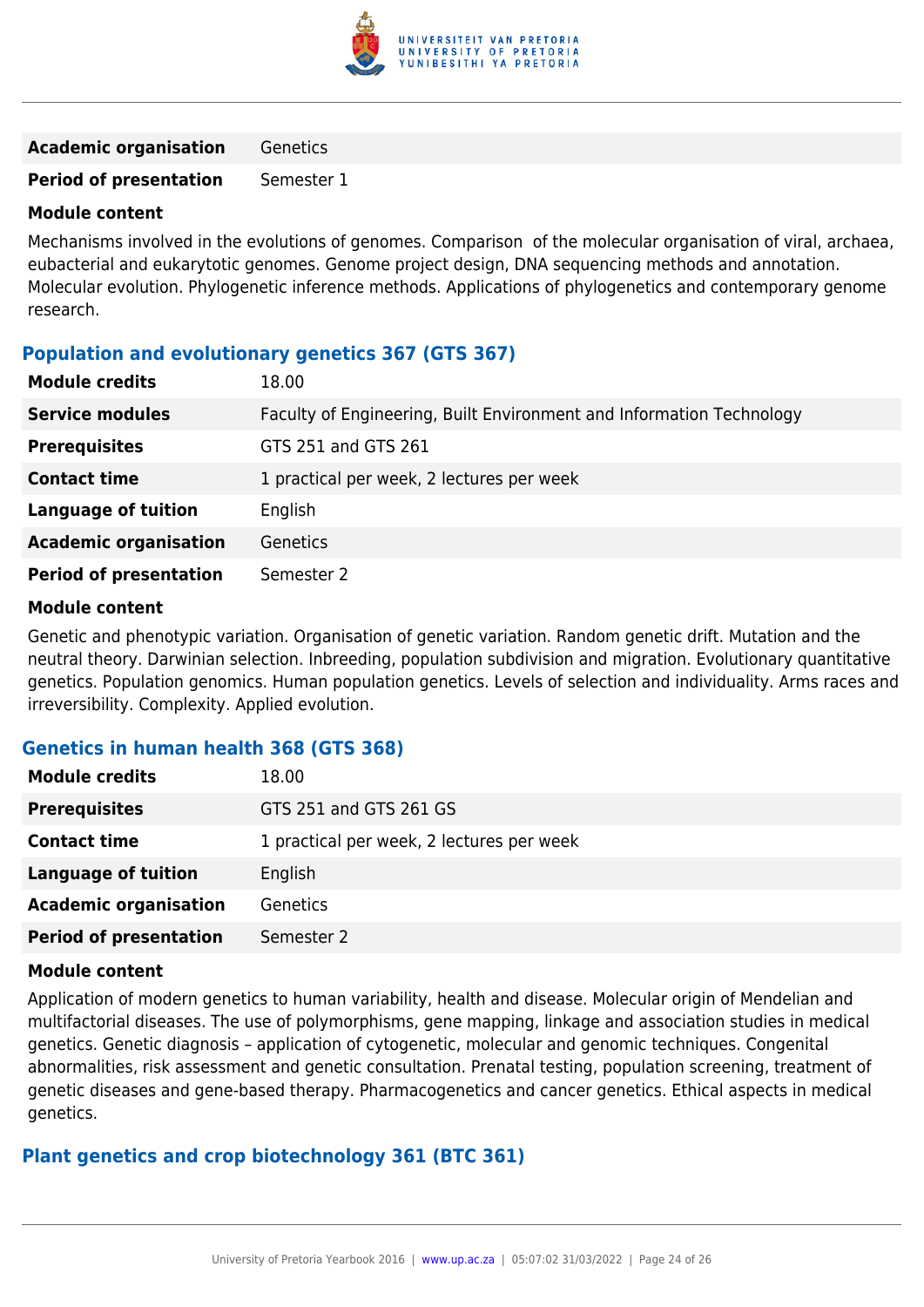

| <b>Module credits</b>         | 18.00                                                                            |
|-------------------------------|----------------------------------------------------------------------------------|
| <b>Service modules</b>        | Faculty of Engineering, Built Environment and Information Technology             |
| <b>Prerequisites</b>          | GTS 251 and {GTS 261 GS or BOT 261} and {GTS 351 and GTS 352 are<br>recommended} |
| <b>Contact time</b>           | 2 lectures per week, 1 practical per week                                        |
| <b>Language of tuition</b>    | English                                                                          |
| <b>Academic organisation</b>  | Genetics                                                                         |
| <b>Period of presentation</b> | Semester 2                                                                       |

Plant genetics and genomics: gene control in plants, epigenetics, co-suppression, forward and reverse genetics, structural and functional genomics. Plant development: signal perception, cell death, control of cell division. Plant-environment interactions. Crop genetic modification: food security, GMO regulation, plant transformation, whole-chromosome transformation, synthetic biology, homologous recombination. Crop molecular markers: marker types, genotyping, QTL mapping, marker-assisted breeding. Future of crop biotechnology: applications of genomics, biopharming, genetical genomics, systems biology

## **Exercise and nutrition science 331 (FLG 331)**

| 18.00                                                                  |
|------------------------------------------------------------------------|
| Faculty of Natural and Agricultural Sciences                           |
| BCM 251 GS, BCM 252 GS, BCM 261 GS, BCM 262 GS and FLG 221 and FLG 222 |
| English                                                                |
| Physiology                                                             |
| Semester 2                                                             |
|                                                                        |

#### **Module content**

\*Closed - requires departmental selection. Mechanisms of muscle contraction and energy sources. Cardiorespiratory changes, thermo-regulation and other adjustments during exercise. Use and misuse of substances to improve performance. Practical work: Applied practical work.

## **Applied and pathophysiology 332 (FLG 332)**

| <b>Module credits</b>         | 18.00                                                               |
|-------------------------------|---------------------------------------------------------------------|
| <b>Service modules</b>        | Faculty of Natural and Agricultural Sciences                        |
| <b>Prerequisites</b>          | BCM 251 GS, BCM 252 GS, BCM 261 GS, BCM 262 GS, FLG 221 and FLG 222 |
| <b>Contact time</b>           | 2 lectures per week, 1 practical per week                           |
| <b>Language of tuition</b>    | English                                                             |
| <b>Academic organisation</b>  | Physiology                                                          |
| <b>Period of presentation</b> | Semester 2                                                          |